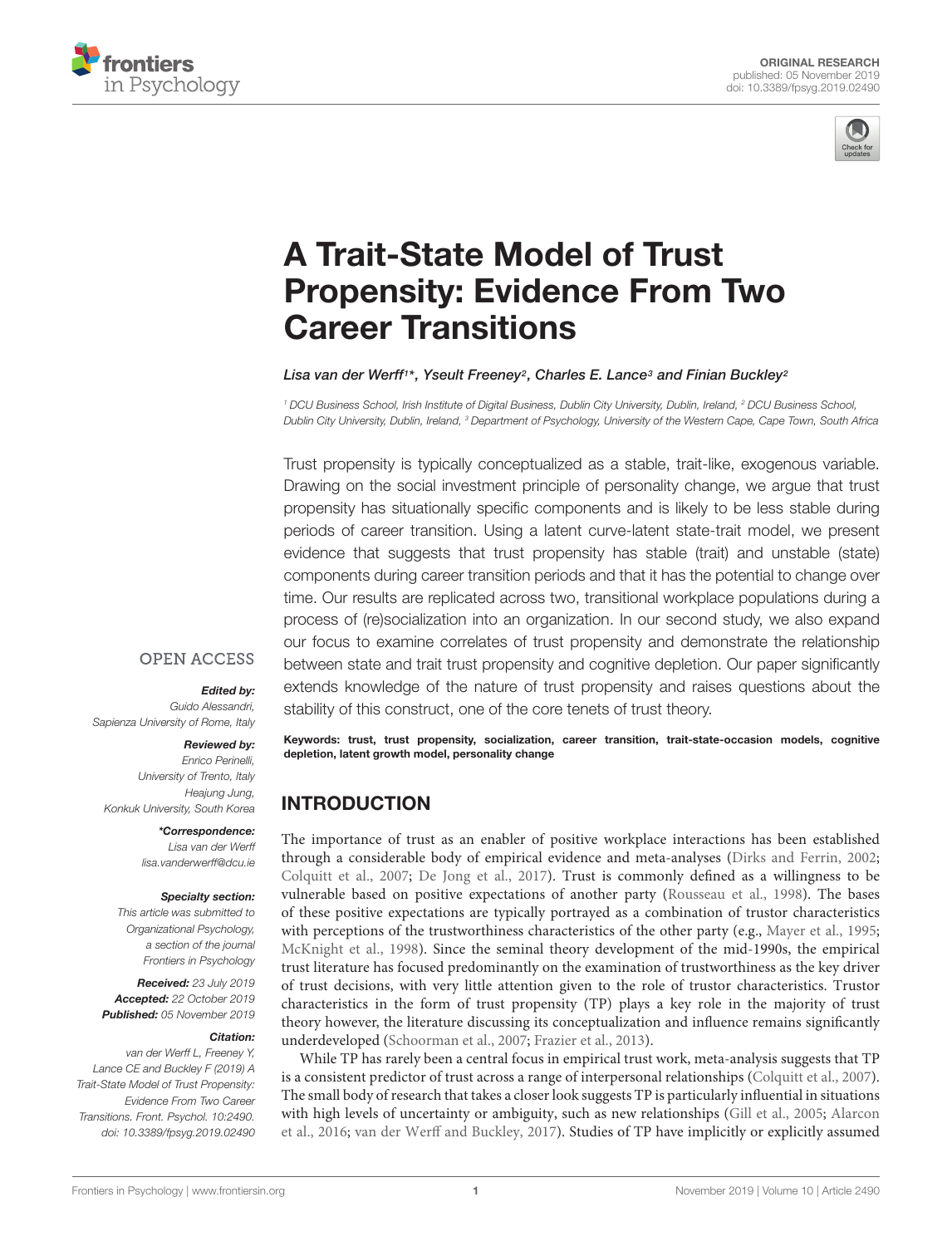that it is a stable dispositional trait which does not change over time, with consistent definitions of TP as a stable factor across a range of studies (e.g., [Mooradian et al.,](#page-12-4) [2006;](#page-12-4) [Ashleigh et al.,](#page-11-5) [2012;](#page-11-5) [Alarcon et al.,](#page-10-0) [2016\)](#page-10-0). The assumption of stability has influenced the, admittedly scarce, empirical study of TP in organizations in two key ways. First, as TP is not expected to change over time, it has been measured cross-sectionally, even in longitudinal studies of trust (e.g., [Ferguson and Peterson,](#page-11-6) [2015;](#page-11-6) [Alarcon et al.,](#page-10-0) [2016;](#page-10-0) [van der Werff and Buckley,](#page-13-0) [2017\)](#page-13-0). Second, TP has been examined only as an antecedent in relationships, with no consideration that relational outcomes and the social contexts in which they occur may influence ongoing development of TP. One notable exception to this is a recent exploration of daily fluctuations in TP as influenced by the behavior of colleagues and fairness in the work environment [\(Baer et al.,](#page-11-7) [2018a\)](#page-11-7). Evidence for these daily fluctuations suggests the cross-sectional study of TP as a solely exogenous variable has been unwarranted but the literature has not yet explored the potential for meaningful and lasting change in TP over time.

Recent trends in the personality literature recognize the potential for change in personality traits across the lifespan [\(Roberts et al.,](#page-12-5) [2006\)](#page-12-5), during key transitionary periods [\(Boyce](#page-11-8) [et al.,](#page-11-8) [2015\)](#page-11-8), as well as daily fluctuations in "personality states" over shorter time periods [\(Judge et al.,](#page-12-6) [2014;](#page-12-6) [Baer et al.,](#page-11-7) [2018a\)](#page-11-7). Longer term change during transitionary periods is particularly meaningful as societal level changes in expectations around the stability of work mean that the number of transitions an individual can expect to encounter during their working life has increased [\(Fouad and Bynner,](#page-11-9) [2008\)](#page-11-9). Drawing on the social investment principle [\(Lodi-Smith and Roberts,](#page-12-7) [2007\)](#page-12-7), we argue that situationally specific components of TP will vary during important career transitions. The aim of our study is to examine the trait and state aspects of TP during two key manifestations of social role investment, where individuals are taking on a new social role. Study 1 investigated the level of stability in TP as 195 young adults began their career as accountants and took on the social role of new employees. Study 2 builds on our first study by examining the level of stability in TP in a more occupationally heterogeneous sample at a different life stage and focuses on the transition of 247 working mothers back into the workplace following a substantial period of maternity leave. Within this second study, we also employ a different operationalization of TP to ensure the patterns of instability that we observe are not scale specific, and expand our focus to examine the impact of TP on cognitive depletion.

Our paper significantly extends knowledge of the nature of TP and raises questions about one of the core tenets of trust theory. This is particularly salient for any trust research that focuses on new relationships or ambiguous situations. For instance, empirical studies of trust in the context of career transitions, such as newcomer socialization, new team formation and organizational mergers, should consider the potential role of these transitions in influencing TP and the role of change in TP in influencing ongoing employee behavior. We also contribute to the personality literature in applying the social investment principle to the lower level facet trait of TP and adding to a very small body of literature that investigates changes in

personality over a short timeframe. We further contribute to the personality literature in highlighting that changes in a trait can occur during work transitions but, importantly, that these shifts are not mere fluctuations and that new levels of a personality trait can endure beyond the initial change period. Finally, we make a methodological contribution to the applied psychology literature by demonstrating the utility of [Tisak and Tisak'](#page-13-1)s [\(2000\)](#page-13-1) latent curve-latent state-trait (LC-LST) model in one of its first applications in the organizational sciences.

### THEORETICAL DEVELOPMENT

Theoretical exploration of trustor characteristics that influence trust have focused on the idea that some individuals may be more likely to trust than others. TP is a term used to describe this dispositional tendency or willingness to trust. The concept was first examined in detail by [Rotter](#page-12-8) [\(1967,](#page-12-8) [1971\)](#page-12-9), who introduced dispositional trust as an expectancy or attitude that others can be relied on which can be generalized from one party to another. In the wider social sciences, scholars have distinguished between thick, particularized trust, which is specific to a relationship, and thin, generalized trust which is more diffuse and directed at a wider circle of unfamiliar others [\(Delhey et al.,](#page-11-10) [2011\)](#page-11-10). [Nannestad](#page-12-10) [\(2008,](#page-12-10) p. 428) describes generalized trust as "the bedrock of cooperation," critical for social and economic transactions.

In models of trust commonly cited in the organizational psychology field, TP is typically positioned as a direct antecedent of trust as well as a moderator of the relationship between trustworthiness and trust (e.g., [Mayer et al.,](#page-12-1) [1995\)](#page-12-1). Empirical research has generally supported this and established TP as an important contributor to workplace outcomes. [Colquitt et al.](#page-11-1) [\(2007\)](#page-11-1) argue that TP is the key driver of the cognitive leap necessary to engage in trust and a lens through which the trustworthiness of others can be judged [\(Govier,](#page-11-11) [1994\)](#page-11-11). In their meta–analysis, [Colquitt et al.](#page-11-1) [\(2007\)](#page-11-1) demonstrate that TP impacts job performance concepts such as organizational citizenship behavior and counterproductive work behavior indirectly via trust as well as directly. [Mayer et al.](#page-12-1) [\(1995\)](#page-12-1) propose that this propensity is particularly influential in circumstances where information about the other party is not yet available, such as new relationships. Longitudinal studies of trust support this proposition and suggest that TP may be more important at the beginning of a relationship [\(van der Werff and Buckley,](#page-13-0) [2017\)](#page-13-0) and with unfamiliar other parties [\(Alarcon et al.,](#page-10-0) [2016\)](#page-10-0). In line with this, research demonstrates that TP has a greater influence on trust when information about the other party is ambiguous [\(Gill et al.,](#page-11-4) [2005\)](#page-11-4) or when communication frequency is low [\(Becerra and Gupta,](#page-11-12) [2003\)](#page-11-12). Given the dynamic qualities of many organizations in modern society, TP is growing in significance as employees are required to interact regularly with new, unfamiliar coworkers and clients, often in the absence of face to face contact [\(Delhey et al.,](#page-11-10) [2011;](#page-11-10) [Frazier et al.,](#page-11-3) [2013\)](#page-11-3).

Thus far, in the applied psychology literature, TP has been viewed as a trait-like characteristic which is stable and consistent across referents, contexts and time. For instance, [Mayer et al.](#page-12-1) [\(1995\)](#page-12-1) describe TP as a "stable within party factor" (p. 715) and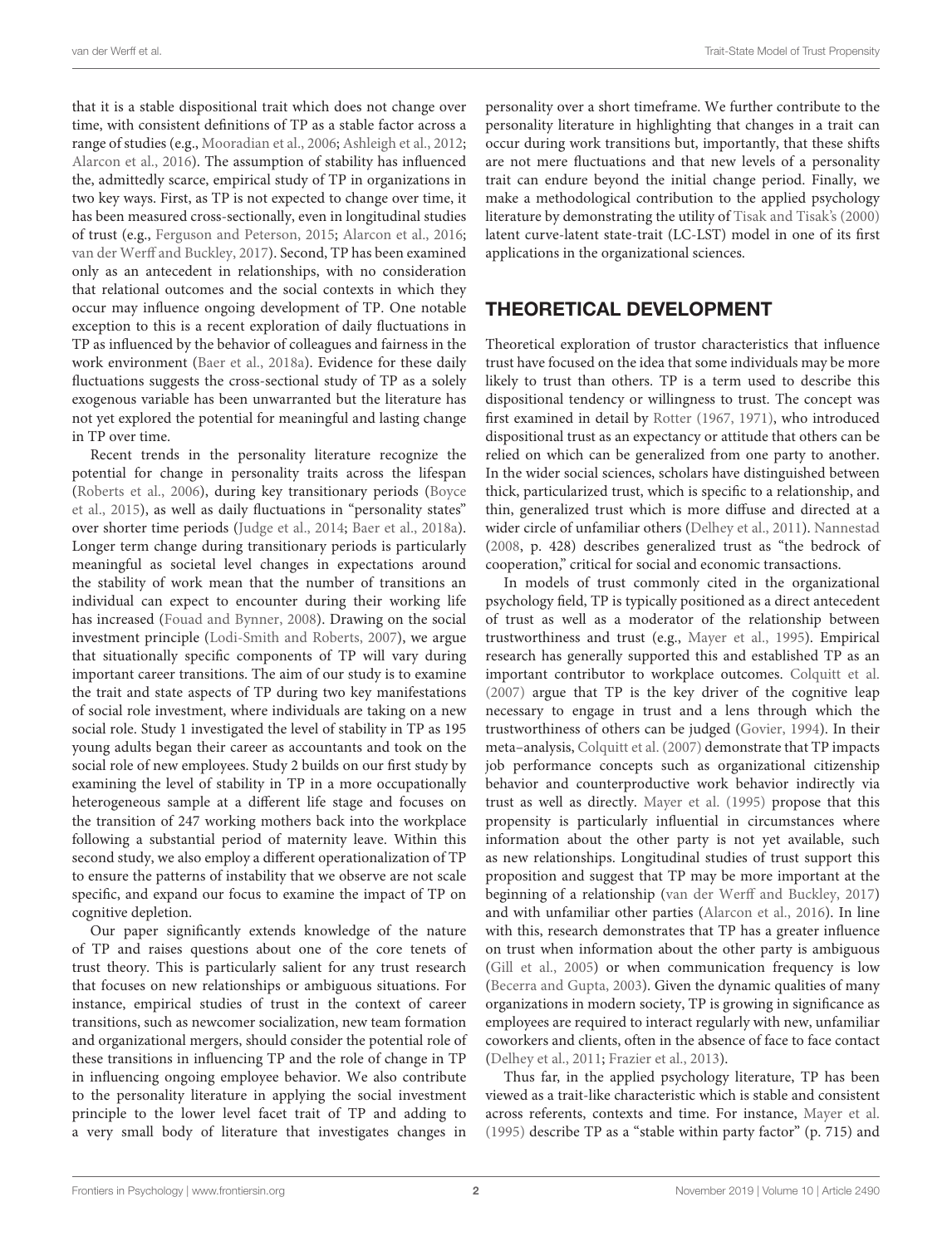their interpersonal trust model positions TP as an independent variable, which is not influenced by contextual factors or the outcomes of trust decisions. In line with this, literature consistently identifies TP as a "stable individual difference" [\(Gill](#page-11-4) [et al.,](#page-11-4) [2005,](#page-11-4) p. 289; [Van Dyne et al.,](#page-13-2) [2000,](#page-13-2) p. 6), "stable variable" [\(Alarcon et al.,](#page-10-0) [2016,](#page-10-0) p. 313); "stable disposition" [\(Bernerth and](#page-11-13) [Walker,](#page-11-13) [2009,](#page-11-13) p. 218), "stable individual variable" that is distinct from "trust as a situational state" [\(Tremblay et al.,](#page-13-3) [2013,](#page-13-3) p. 237). Similarly, trust propensity has been described as an "enduring trait related to temperament and genetics, which is not person, context or lifetime dependent" [\(Mooradian et al.,](#page-12-4) [2006,](#page-12-4) p. 3; [Ashleigh et al.,](#page-11-5) [2012,](#page-11-5) p. 362). Empirical literature has taken its lead from here and examined TP only as an independent variable. Indeed, [Peralta and Saldanha](#page-12-11) [\(2014\)](#page-12-11) argue that as TP is unrelated to context or the behavior of others, it is largely unmanageable from an organizational perspective. In contrast, in the wider social sciences literature, TP is studied as a dependent variable predicted by economic (e.g., income quality, [Bjørnskov,](#page-11-14) [2007\)](#page-11-14), cultural [\(Uslaner,](#page-13-4) [2008\)](#page-13-4), climatic [\(Kong,](#page-12-12) [2013\)](#page-12-12), and biological factors [\(Zak et al.,](#page-13-5) [2005;](#page-13-5) [Sturgis et al.,](#page-13-6) [2010\)](#page-13-6). Interestingly, this literature also typically assumes that TP is highly stable and cemented during childhood.

However, the theory put forward by trust theorists for how TP is established suggests the possibility of a counterargument. Specifically, [Rotter](#page-12-9) [\(1971\)](#page-12-9) suggests TP is developed through a process of social learning and is informed by levels of trust in specific, particularized relationships. Analogous concepts are recognized to have both stable and unstable aspects, for instance, [Sitkin and Pablo](#page-12-13) [\(1992\)](#page-12-13) suggest that risk propensity is influenced by the outcomes of previous risk-taking. Experimental research suggests that TP is influenced by regulatory orientation, with prevention focused individuals reporting lower TP due to sensitivity to potential negative outcomes and information as well as increased vigilance [\(Keller et al.,](#page-12-14) [2015\)](#page-12-14). Regulatory focus itself consists of both relatively stable and momentary facets and the accessibility and salience of one's orientation varies across situations [\(Higgins,](#page-11-15) [1997\)](#page-11-15).

### TP as a Developmental Trait

TP can be positioned in the personality literature as a lower-level facet trait related to the general domain of agreeableness – a trait characterized by cooperativeness, courteousness and tolerance [\(Barrick and Mount,](#page-11-16) [1991\)](#page-11-16). Lower-level facet traits are more specific and context dependent than the higher order, decontextualized traits of the five factor model of personality and have more proximal influences on behavior [\(Paunonen and](#page-12-15) [Ashton,](#page-12-15) [2001\)](#page-12-15). As such, TP is more specific than agreeableness and has a direct link to individuals' trust and behavior in relationships, although is not specific to any one relationship.

By their very definition, personality traits are relatively stable, enduring patterns of thoughts, feelings and behaviors that change little over time [\(Allport,](#page-11-17) [1937;](#page-11-17) [Costa and McCrae,](#page-11-18) [1994\)](#page-11-18). More recent advances, however, have demonstrated developmental changes in traits highlighting that the treatment of traits as consistent over time is entirely flawed at worst or an over-simplification at best. In a meta-analysis of longitudinal studies, [Roberts et al.](#page-12-5) [\(2006\)](#page-12-5) reported significant mean-level

changes in an array of traits across the lifespan and that, largely, these changes are positive, with people becoming more socially dominant, conscientious and emotionally stable as they age. This evidence dismisses the notion that personality stabilizes by 30 years of age, instead pointing to continuing plasticity of traits well into old age. A far more limited body of research has considered whether experiences during more condensed periods of time allow for personality change. For instance, a study by [Judge et al.](#page-12-6) [\(2014\)](#page-12-6) demonstrated deviations from baseline personality tendencies over a 10 days period.

Although proponents of personality change have put forward various reasons for why personality might change, the scope of this paper does not allow for an account of each of these perspectives (see [Roberts et al.,](#page-12-16) [2008,](#page-12-16) for a full discussion). Our study is primarily grounded in the social investment principle theory, which argues that as individuals have to negotiate transitions into new social roles, they respond to environmental and interpersonal factors that fuel personality trait development [\(Roberts et al.,](#page-12-17) [2005;](#page-12-17) [Lodi-Smith and Roberts,](#page-12-7) [2007\)](#page-12-7). Given the relational nature of TP and the workplace experiences we are studying, the theory that gives most attention to social experiences seems most appropriate. Furthermore, social investment theory is explicitly interested in transitional periods and, as such, is more sensitive to explaining change over shorter time periods than other approaches.

### Stability and Change in TP

Historically, constructs that are highly stable are said to be trait-like, whereas constructs that are relatively unstable are said to be state-like [\(Cronbach,](#page-11-19) [1957\)](#page-11-19) but, it has long been recognized that most dimensions of psychological functioning have both continuous (stable) and discontinuous (unstable) components [\(Baltes,](#page-11-20) [1987;](#page-11-20) [Hertzog and Nesselroade,](#page-11-21) [1987\)](#page-11-21). Mathematical models of such psychological constructs using longitudinal data were initially developed in the 1990s (e.g., [Steyer,](#page-12-18) [1989;](#page-12-18) [Kenny](#page-12-19) [and Zautra,](#page-12-19) [1995;](#page-12-19) [Steyer et al.,](#page-13-7) [1999\)](#page-13-7) under the general rubric of latent state-trait (LST) theory (see [McArdle,](#page-12-20) [2009;](#page-12-20) [Steyer](#page-13-8) [et al.,](#page-13-8) [2015\)](#page-13-8). These models permit the identification of (a) time-invariant trait components, (b) time-varying, situationally specific occasion components and (c) state components which reflect the combined influences of (a) and (b). Latent growth models (LGMs) have also proliferated as a powerful approach to modeling individual change over time [\(Grimm and Ram,](#page-11-22) [2018\)](#page-11-22). A general and integrative approach that combines these two efforts, and one that we take advantage of in the present study, is [Tisak and Tisak'](#page-13-1)s [\(2000\)](#page-13-1) LC-LST model (see also [Geiser](#page-11-23) [et al.,](#page-11-23) [2013\)](#page-11-23). Based on the theoretical foundation of TP and the personality change literature, we used this state-of-the-science modeling approach to investigate:

Hypothesis 1: TP consists of situationally specific components in addition to the stable trait component.

### TP During Socialization

Personality theorists have argued that social role changes in young adulthood are particularly influential as commitment to new social roles related to establishing a career and/or a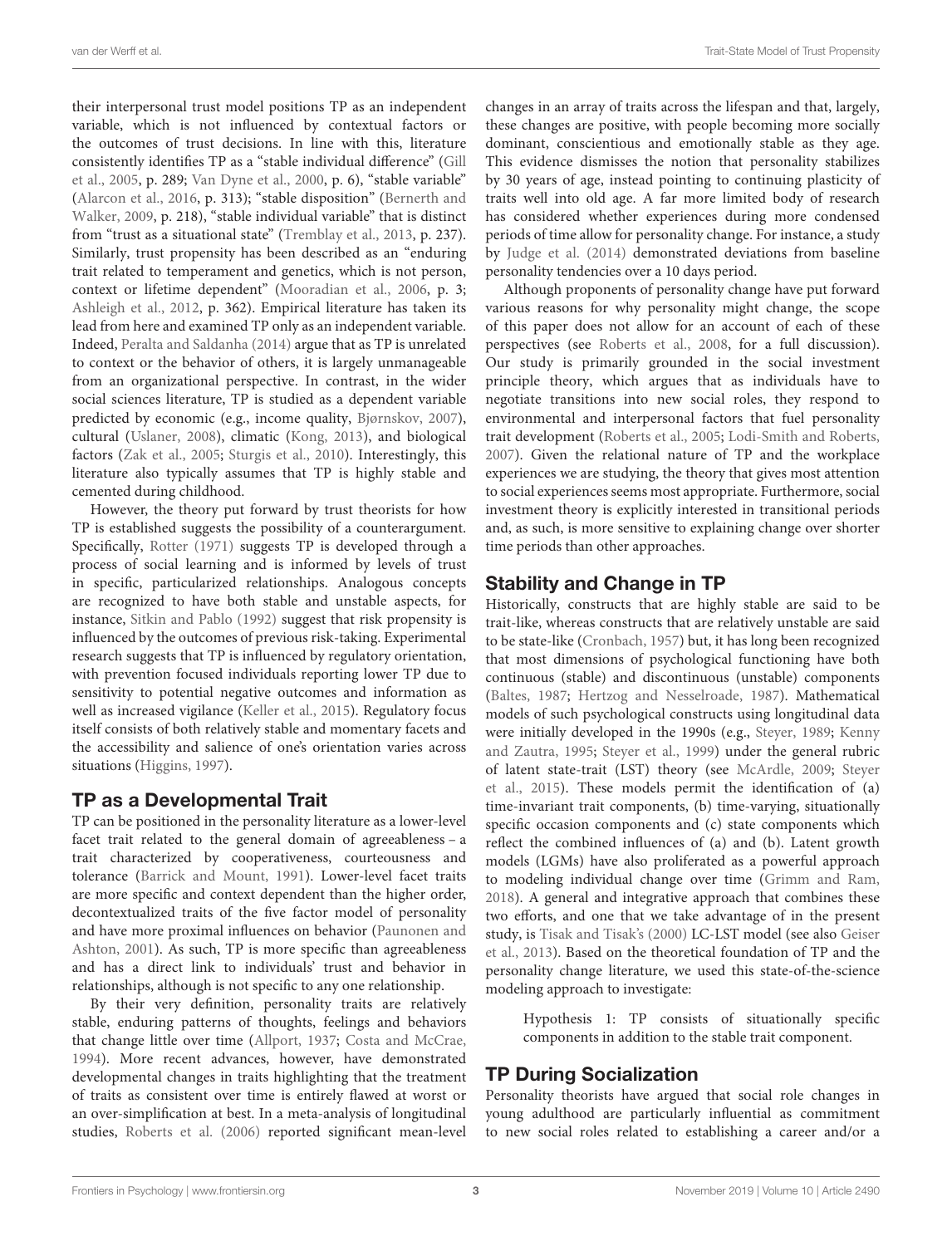family is reinforced by the norms and expectations of society [\(Lodi-Smith and Roberts,](#page-12-7) [2007\)](#page-12-7). The process through which individuals enter or re-enter into an organization is known as (re)socialization [\(Van Maanen and Schein,](#page-13-9) [1979\)](#page-13-9). Socialization is a broader term used to refer to individuals joining a new organization or work group, while the term resocialization refers more specifically to those re-entering the workplace after a leave of absence, engaging in an expatriate assignment or experiencing a large scale corporate change project, such as a merger [\(Ladge and Greenberg,](#page-12-21) [2015\)](#page-12-21). In either case, this period represents a significant transition in an individual's work life and is accompanied by a period of uncertainty as they adapt to function effectively in their new environment.

As individuals adapt to new social environments, certain behaviors are reinforced, others are punished and individuals' own behaviors are magnified through monitoring themselves and observing others [\(Caspi and Roberts,](#page-11-24) [1999\)](#page-11-24). The socialization experiences involved can have substantial effects on individual personalities, identities and values (e.g., [Bardi et al.,](#page-11-25) [2014\)](#page-11-25), especially if they affect personal narratives that individuals develop to make sense of their experiences and themselves [\(McAdams and Olson,](#page-12-22) [2010\)](#page-12-22) as part of identity formation and reformulation. Moreover, commitment to a new social role involves investment in relationships with other individuals in the new social network and the acceptance of the behavioral norms and expectations associated with that role [\(Wood and Roberts,](#page-13-10) [2006\)](#page-13-10). In the case of TP, for instance, commitment to a new social role as an employee in a particular organization may be associated with expectations to interact and cooperate with other members of the same organization. Generalized tendencies to trust others are likely to be particularly salient in this type of situation as commitment to the new role necessitates interaction with specific unknown other parties where issues of trust may be prominent. Changes in TP at this time are likely to be driven by adoption of the new social role of "employee" which prescribes a certain level of trust that is consistent with organizational norms and the norms and behavior of the employee's new network of coworkers.

The population of interest in Study 1 is accounting graduates being socialized into an organization. Transitioning into a new role is a time of uncertainty, anxiety and adjustment, where interactions with organizational insiders have an enormous impact on new employee behavior [\(Nifadkar and Bauer,](#page-12-23) [2016;](#page-12-23) [Allen et al.,](#page-11-26) [2017\)](#page-11-26). Empirical research provides evidence for changes in personality during these transitions. For instance in a longitudinal study of job beginners, changers and stayers, [Denissen et al.](#page-11-27) [\(2014\)](#page-11-27) studied relationships between personality and job characteristics and provide evidence of socialization effects for stayers, whose personalities adapted to the demands of the job. Although research has not examined the impact of socialization on TP, cross-sectional studies indicate that other life transitions may be impactful. Specifically, TP is lower in individuals in particular occupations [\(Alesina and La](#page-10-1) [Ferrara,](#page-10-1) [2002\)](#page-10-1) and the unemployed [\(Brehm and Rahn,](#page-11-28) [1997\)](#page-11-28). Furthermore, socialization research suggests that relationship building, social acceptance and cognitive framing of the behavior of others are central to adaptation to the workplace [\(Ashford](#page-11-29) [and Black,](#page-11-29) [1996;](#page-11-29) [Wanberg and Kammeyer-Mueller,](#page-13-11) [2000\)](#page-13-11).

A combination of the salience of cooperation with colleagues while adjusting to the uncertainties inherent in a new workplace environment is likely to lead to instability in TP during this time.

While the vast majority of literature assumes that personality change is something that occurs gradually over long periods of time, recent meta-analytic findings have challenged this [\(Roberts](#page-12-24) [et al.,](#page-12-24) [2017\)](#page-12-24). Theorists have begun to consider a punctuated equilibrium model of personality trait change that models change as happening more quickly, followed by a period of stability [\(Roberts et al.,](#page-12-24) [2017\)](#page-12-24). The model was designed to explain change in response to clinical interventions, however, this type of intervention has parallels with career transitions. Socialization represents an intense period of change in a new employee's career, where expectations for interaction with others form rapidly and become more stable over time [\(Liden et al.,](#page-12-25) [1993;](#page-12-25) [Chen and](#page-11-30) [Klimoski,](#page-11-30) [2003\)](#page-11-30). Therefore, we expect that change in TP will be greater immediately after the new joiners begin the socialization process and that the rate of change will level off once they are assimilated into the organization.

Hypothesis 2: Change in TP will be greater immediately following the transition and will level off thereafter.

# STUDY 1 – MATERIALS AND METHODS

### **Participants**

Participants in Study 1 were 204 new employees in the Irish practice of a Big 4 international accountancy and consultancy firm. The average age of the sample was 22.61 years (SD 1.23) and participants were 54.9% female. All participants had completed their Bachelor's degree with a further 34.3% completing Masters level courses.

### **Measures**

TP was measured using six items from a seven item scale by [Jarvenpaa et al.](#page-12-26) [\(1998\)](#page-12-26). Participants responded using a 7-point Likert scale. Items were adapted slightly to suit the workplace context of this study, in line with previous studies that have reported acceptable Cronbach's alphas (0.71; [van der Werff and](#page-13-0) [Buckley,](#page-13-0) [2017;](#page-13-0) and 0.80; [Yakovleva et al.,](#page-13-12) [2010\)](#page-13-12). A sample item from the adapted scale is "Most people can be counted on to do what they say they will do." In our sample the Cronbach's alphas were acceptable across all three time points  $(T1 = 0.71)$ ;  $T2 = 0.73$ ;  $T3 = 0.72$ ).

### Procedures

Respondents in Study 1 began their new job for the organization on the same day. A total of 204 participants was invited to take part in the research. 195 responses were received at Time 1, 189 at Time 2 and 167 at Time 3, a response rate of 96, 93, and 82% respectively. Data were collected via a paper and pencil survey on their first day, 3 months after they joined and 1 year after they joined. The timing of the data collection is an important aspect of the study design. The interval between the first two waves represents the typical theoretical timeframe for initial socialization [\(Chen,](#page-11-31) [2005\)](#page-11-31), offering an opportunity to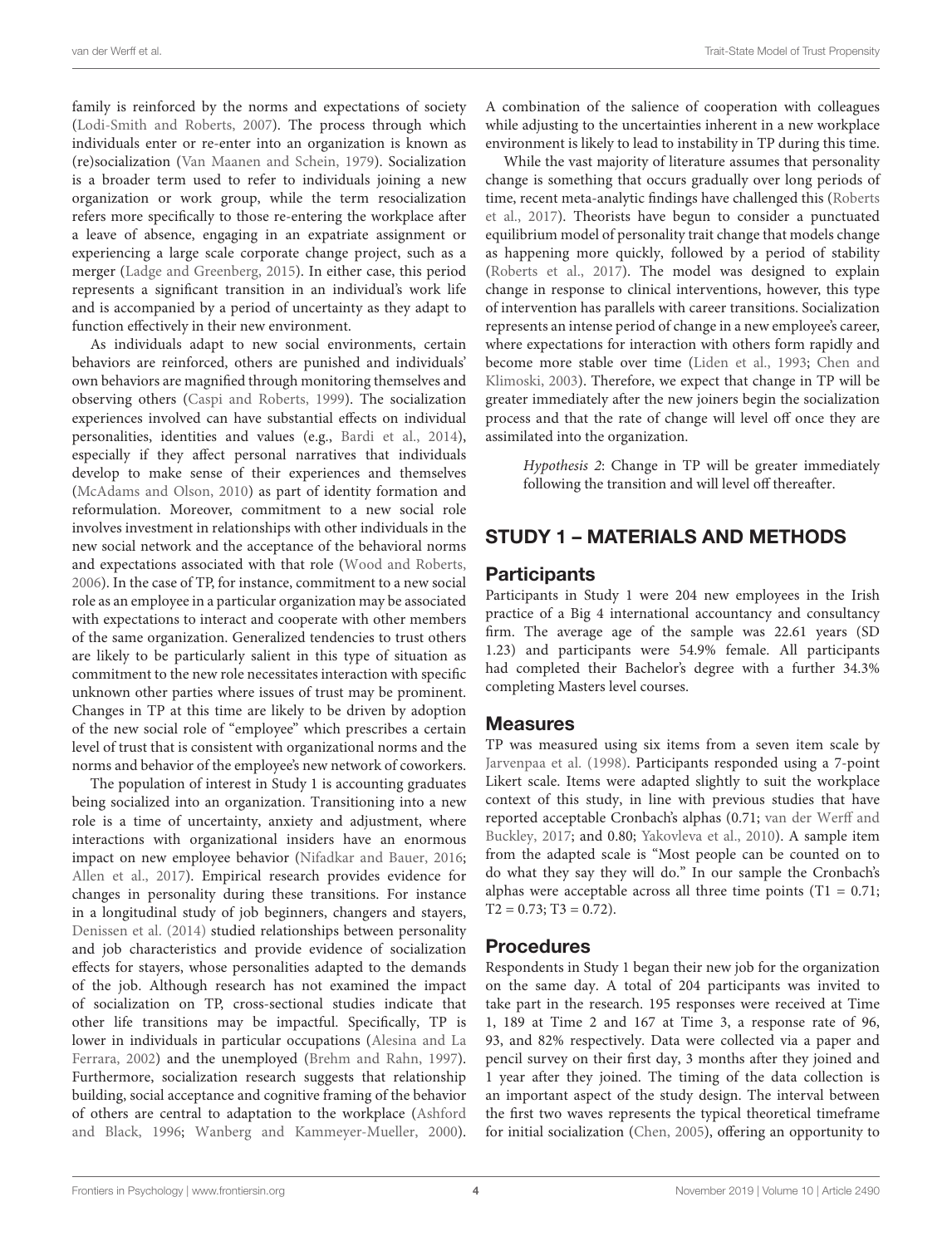assess the extent to which TP changes during this transition. The timing of the third data point allows us to ascertain whether this change was temporary or lasting.

#### Analysis

We created three manifest indicators for a TP latent variable using item parcels at each measurement wave to ensure the measurement model was locally and globally identified. Item parcels result in higher indicator reliability, more nearly continuous data distributions, more parsimonious measurement models, fewer dual factor loadings, and less sampling error than individual items [\(Little et al.,](#page-12-27) [2002\)](#page-12-27). Preliminary analyses indicated that Item #4 in [Jarvenpaa et al.'](#page-12-26)s [\(1998\)](#page-12-26) measure was essentially uncorrelated with the remaining items. Consequently, we discarded this item and randomly allocated the remaining six items to three two-item parcels [\(Hall et al.,](#page-11-32) [1999;](#page-11-32) [Bandalos and](#page-11-33) [Finney,](#page-11-33) [2001\)](#page-11-33). Descriptive statistics and correlations are shown in **[Table 1](#page-4-0)**. Correlations were generally higher within measurement waves than across waves, lending initial support for convergent and discriminant validity. Also, Ms and SDs suggested the absence of ceiling or floor effects and range restriction.

Using LISREL 8 [\(Jöreskog and Sörbom,](#page-12-28) [1993\)](#page-12-28), we first assessed TP parcels' measurement invariance over the three measurement waves according to [Vandenberg and Lance's](#page-13-13) [\(2000\)](#page-13-13) paradigm. Next, we assessed Trait vs. Occasion variance components of TP and analyzed the form of change using [Tisak and Tisak'](#page-13-1)s [\(2000\)](#page-13-1) LC-LST model. In each step we used LISREL's expectationmaximization (EM) algorithm for the treatment of missing data to provide initial estimates for full information maximum likelihood (FIML) estimation.

### STUDY 1 – RESULTS

#### Measurement Invariance (MI)

We input the  $9 \times 9$  matrix of covariances among the three TP parcels at three waves for tests of MI using [Vandenberg](#page-13-13) [and Lance's](#page-13-13) [\(2000\)](#page-13-13) augmented covariance matrix approach. An omnibus test of the equality of covariance matrices

<span id="page-4-0"></span>

|                  | 1       | $\overline{2}$ | 3       | 4       | 5       | 6       | 7       | 8       | 9      |
|------------------|---------|----------------|---------|---------|---------|---------|---------|---------|--------|
| 1. TP11          | (0.44)  |                |         |         |         |         |         |         |        |
| 2. TP12          | $0.35*$ | (0.53)         |         |         |         |         |         |         |        |
| 3. TP13          | $0.30*$ | $0.56*$        | (0.58)  |         |         |         |         |         |        |
| 4. TP21          | $0.27*$ | $0.28*$        | $0.24*$ | (0.21)  |         |         |         |         |        |
| $5. TP22 - 0.02$ |         | $0.26*$        | $0.26*$ | $0.38*$ | (0.53)  |         |         |         |        |
| 6. TP23          | 0.06    | $0.26*$        | $0.19*$ | $0.32*$ | $0.61*$ | (0.74)  |         |         |        |
| 7. TP31          | $0.34*$ | $0.18*$        | 0.10    | $0.36*$ | 0.13    | $0.27*$ | (0.07)  |         |        |
| 8. TP32          | 0.13    | $0.33*$        | $0.24*$ | $0.32*$ | $0.35*$ | $0.27*$ | $0.35*$ | (0.64)  |        |
| 9. TP33          | 0.14    | $0.35*$        | $0.31*$ | $0.28*$ | $0.37*$ | $0.38*$ | $0.37*$ | $0.61*$ | (0.66) |
| Mean             | 4.21    | 4.44           | 4.04    | 4.28    | 4.80    | 4.42    | 4.18    | 4.59    | 4.16   |
| <b>SD</b>        | 0.97    | 0.98           | 1.00    | 0.89    | 0.92    | 1.06    | 0.86    | 0.99    | 1.07   |

Coefficients alpha are on the main diagonal. N ranges between 154 and 195. <sup>∗</sup>p < 0.05.

demonstrated excellent fit  $[\chi^2(22) = 30.38, p = 0.11, CFI = 0.981,$ RMSEA =  $0.043$ ,  $90\%$  CI (0.0; 0.078)]. Thus, in this case of failing to reject the omnibus null hypothesis of no measurement differences over time "further tests of specific aspects of ME/I are neither needed nor warranted" (Vandenberg and Lance, p. 36). As such, we proceeded directly to tests of stable trait vs. occasion-specific aspects of TP.

### LC-LST Model

A generic representation of [Tisak and Tisak'](#page-13-1)s [\(2000\)](#page-13-1) LC-LST model is shown in **[Figure 1](#page-5-0)**. Conceptually, the model begins with a first-order factor (FOF) measurement model that fits a unidimensional structure to the three TP parcels at each measurement wave corresponding to the TP States. However, unlike conventional confirmatory factor analytic (CFA) measurement models in which factor loadings are freely estimated, factor loadings are fixed to unity in order to pass the observed covariance structure among the TP parcels up to the level of the first-order State factors for the purpose of partitioning into State, Trait and Occasion variance components and modeling longitudinal change in TP. A congeneric measurement structure is usually imposed, such that equality constraints are imposed on indicators' uniquenesses both within and across measurement waves. Each State factor is a function of two SOFs representing the stable Trait component of TP ("initial status" or "intercept" in traditional LGM nomenclature) and Slope that models longitudinal change. The State residuals (shown as OC1 through OC3 in **[Figure 1](#page-5-0)**) represent the situationally-specific Occasion factors associated with each measurement wave. The Intercept and Slope SOF loadings are fixed and State variance is fixed at 0 so that it is partitioned entirely into Intercept, Slope and residual/Occasion variance. As such, the model in [Figure 1](#page-5-0) partitions State variance associated with Year<sub>j</sub> into a stable Intercept/Trait component, a coherent Slope component and less stable, situationally-specific Occasion components (see [Alessandri et al.,](#page-11-34) [2013;](#page-11-34) [Vecchione et al.,](#page-13-14) [2014,](#page-13-14) for notable applications of the LC-LST model).

LC-LST model selection results are summarized in **[Table 2](#page-5-1)**. The basic LC-LST model shown in **[Figure 1](#page-5-0)** (Model 1) provided a poor fit to the data [\(Hu and Bentler,](#page-11-35) [1998,](#page-11-35) [1999\)](#page-11-36). As suggested by [LaGrange and Cole](#page-12-29) [\(2008\)](#page-12-29), model fit can often be improved by adding Method factors to account for the repeated administration of the same measures. As such, Model 2 included three orthogonal Method factors corresponding to the three TP parcels (see **[Figure 2](#page-5-2)**) and this improved model fit considerably [ $\Delta \chi^2(3) = 39.03$   $p < 0.01$ ;  $\Delta$ CFI  $\geq 0.01$  [\(Cheung and Rensvold,](#page-11-37) [2002\)](#page-11-37);  $\triangle$ RMSEA  $\geq$  0.015 [\(Chen,](#page-11-38) [2007\)](#page-11-38)].<sup>[1](#page-4-1)</sup> Model 3 relaxed the assumption of congeneric measurement across indicators but this did not improve model fit. As a result, the more constrained congeneric measurement model was retained. Finally, Model 4 tested whether freeing the third basis coefficient to be estimated (i.e., an optimal Slope function) would improve model fit and it

<span id="page-4-1"></span><sup>&</sup>lt;sup>1</sup>These factors have also been labeled as "variable specific factors" [\(Vecchione](#page-13-14) [et al.,](#page-13-14) [2014,](#page-13-14) p. 124). As the Method factors capture each parcel's unique variances over time, variances associated with the ds in **[Figure 2](#page-5-2)** should be regarded as non-systematic error variances.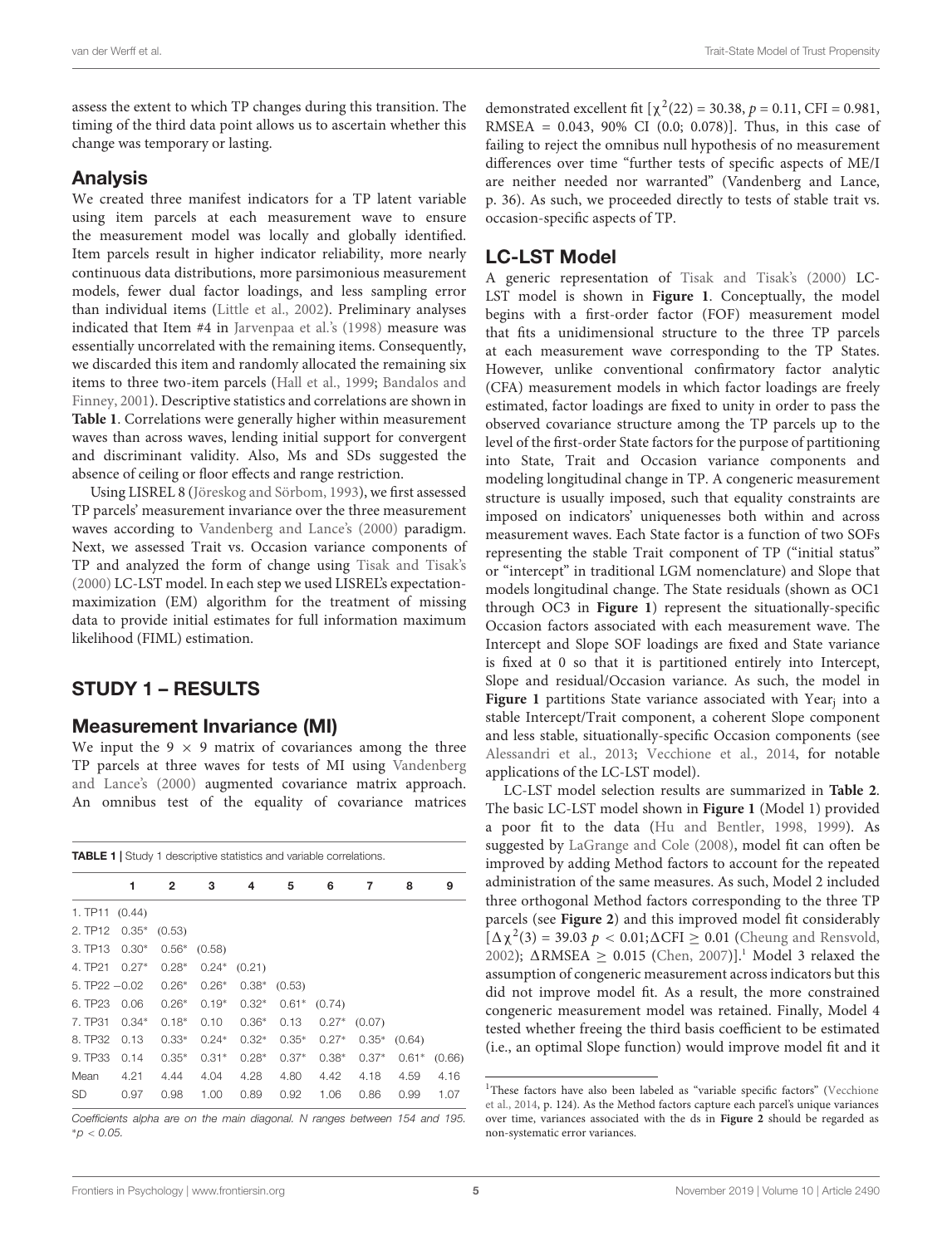

<span id="page-5-0"></span>did not and so we retained the fixed coefficients for the linear model (i.e., 0, 1, 4). Thus, although the fit for all models failed to meet strict criteria for good fit, Model 2 was determined to be the most plausible model among those tested.

**[Table 3](#page-6-0)** shows results of model variance decomposition at the level of the item parcels. State and Method variance components were calculated as the squared standardized SOF loadings; unique variance equals the estimated standardized uniqueness. On the average, 46% of the indicator variance was true score variance, 9% was method variance and 45% was unique variance. Thus, indicator validity =  $0.46$ , reliability was =  $0.55$  and 9% Method variance, far below the amount of method variance that is

<span id="page-5-1"></span>

|    | <b>TABLE 2</b> Study 1 - LC-LST model selection.           |    |           |              |            |             |  |  |  |  |  |  |
|----|------------------------------------------------------------|----|-----------|--------------|------------|-------------|--|--|--|--|--|--|
|    | Model                                                      | df | $x^2$     | <b>RMSEA</b> | <b>CFI</b> | <b>NCSI</b> |  |  |  |  |  |  |
| 1. | Basic LC-LSTModel                                          | 40 | 124.76**  | 0.10         | 0.75       | 0.80        |  |  |  |  |  |  |
|    | 1 vs. 2                                                    | 3  | $39.03**$ | 0.02         | 0.07       |             |  |  |  |  |  |  |
|    | 2 <sup>a</sup> . Model 1 with Orthogonal<br>Method Factors | 37 | 85.73**   | 0.08         | 0.82       | 0.88        |  |  |  |  |  |  |
|    | $2$ vs. $3$                                                | 2  | 4.19      | < 0.01       | < 0.01     |             |  |  |  |  |  |  |
| 3. | Model 2 with Heterogeneous<br>Uniquenesses                 | 35 | $81.54**$ | 0.08         | 0.82       | 0.89        |  |  |  |  |  |  |
|    | $2$ vs. $4$                                                | 1  | 0.07      | < 0.01       | 0.01       |             |  |  |  |  |  |  |
| 4. | Optimal Slope                                              | 36 | 85.66**   | 0.08         | 0.81       | 0.88        |  |  |  |  |  |  |

<span id="page-5-2"></span>df, model degrees of freedom; RMSEA, Root Mean squared error of approximation [\(Cudeck and Browne,](#page-11-39) [1983\)](#page-11-39); CFI, Comparative fit index [\(Bentler,](#page-11-40) [1990\)](#page-11-40); NCSI, Non-centrality structural covariance index [\(O'Boyle and Williams,](#page-12-30) [2011\)](#page-12-30). <sup>a</sup>Best fitting model.  $^{**}p < 0.01$ .

commonly observed in the organizational and social sciences [\(Lance et al.,](#page-12-31) [2010\)](#page-12-31). Further decomposition of the State factor variance indicated that, on average, 41% was time-invariant Trait

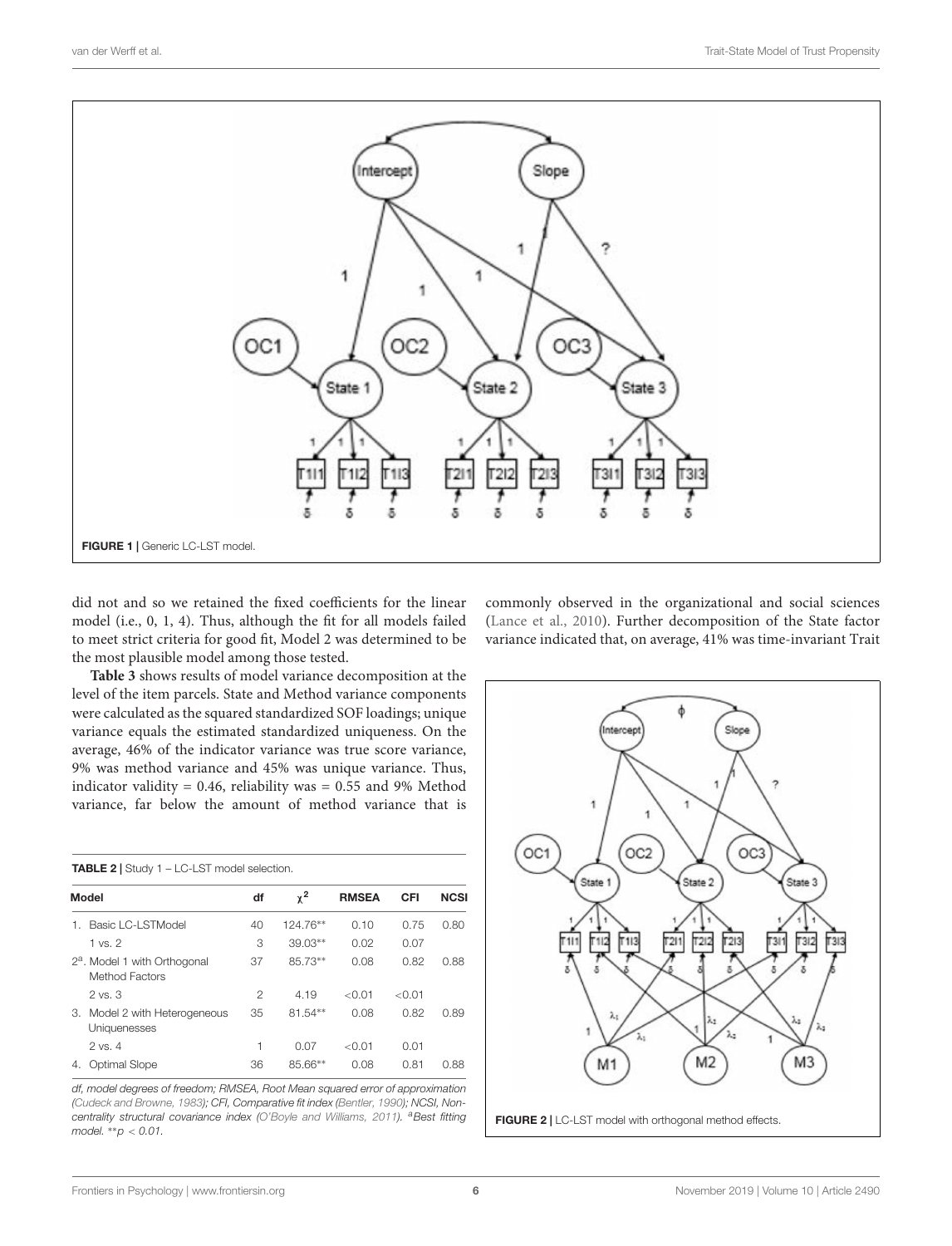<span id="page-6-0"></span>

| <b>TABLE 3</b>   Study 1 - Indicator-level percent variance decompositions. |
|-----------------------------------------------------------------------------|
|-----------------------------------------------------------------------------|

| Indicator/Time          | State true score<br>variance | <b>Method</b><br>variance | Unique<br>variance |
|-------------------------|------------------------------|---------------------------|--------------------|
| <b>I1 T1</b>            | 0.40                         | 0.18                      | 0.42               |
| 12T1                    | 0.48                         | 0.01                      | 0.51               |
| <b>I3 T1</b>            | 0.45                         | 0.07                      | 0.48               |
| 11T4                    | 0.41                         | 0.18                      | 0.41               |
| 12T4                    | 0.50                         | 0.01                      | 0.50               |
| <b>I3 T4</b>            | 0.47                         | 0.07                      | 0.46               |
| <b>11 T<sub>5</sub></b> | 0.44                         | 0.17                      | 0.39               |
| <b>I2 T5</b>            | 0.52                         | 0.01                      | 0.47               |
| <b>I3 T5</b>            | 0.49                         | 0.07                      | 0.44               |
| Mean                    | 0.46                         | 0.09                      | 0.45               |

<span id="page-6-1"></span>TABLE 4 | Study 1 – TP state true-score variance decomposition.

| <b>State</b> | <b>Trait variance</b> | <b>Occasion variance</b> |
|--------------|-----------------------|--------------------------|
| Time 1       | 0.44                  | 0.56                     |
| Time 2       | 0.41                  | 0.59                     |
| Time 3       | 0.37                  | 0.63                     |
| Mean         | 0.41                  | 0.59                     |

variance and 59% was time-varying Occasion variance. Thus, and in strong support of H1, TP was partially Trait-like but also had sizeable Occasion-specific variance components (see **[Table 4](#page-6-1)**).

Focusing on the change portion of the model, we found a non-significant estimate for the mean Slope factor  $(M = -0.02,$  $t = 0.93$ ) as well as its variance ( $V = 0.005$ ,  $t = 0.74$ ). Thus, although there was significant variability in TP Intercepts across participants ( $V = 0.18$ ,  $t = 3.41$ ) there was no significant mean change, nor significant differences in change patterns over time. Thus, H2 was not supported.

### STUDY 1 – DISCUSSION

Study 1 set out to establish whether TP is less stable than previously thought and whether it displays situationally specific aspects. The results confirmed these predictions and demonstrated that although mean levels of TP remained stable, the construct had very sizable components of occasion or state related variance. Our results are noteworthy in that they demonstrate that TP is not wholly stable and trait like and so has the potential to change over time and to be influenced by antecedent variables. This is consistent with the social investment principle in that it shows that the exogenous shock of career transition can trigger a significant period of instability as an individual adapts to a new social role.

While these results contribute to the literature by challenging the treatment of TP as a stable, trait-like variable, there are some limitations to be noted. Firstly, Study 1's population was a largely homogenous group of novice accountants, embarking on their first jobs within one firm. It could be argued that instability in traits is more pronounced at this life stage [\(Robins et al.,](#page-12-32) [2001\)](#page-12-32) and, thus state components of TP, as with other variables, are more likely. Furthermore, while we capture baseline levels of TP on their first day on the job, the design fails to capture pre-intervention levels of TP, that is, before socialization starts. In conducting our second study, we aim to address these issues and extend the scope of our research, by considering the potential correlates with other theoretically relevant variables.

To strengthen our findings, we designed a second study that compliments the first study in a number of valuable ways. First, it aims to replicate the finding that TP displays trait and situationally specific components. Second, it examines a more heterogeneous population by exploring TP changes in working mothers – while they are all women returning from maternity leave – they hold a diverse range of jobs in a variety of organizations. In doing so, any instability in TP cannot be solely attributed to the specific (re)socialization processes in one organization. The working mothers also represent a slightly later life stage, where some would argue that changes in traits are less pronounced [\(Costa and McCrae,](#page-11-18) [1994\)](#page-11-18). Finally, we designed Study 2 to capture TP before the career transition to provide a baseline indicator of initial TP levels.

# STUDY 2 – THEORY DEVELOPMENT

Having established the existence of situational components of TP, we sought to investigate the levels of stability and change in TP in a second related population and over a longer period of time. Study 2 focuses on women resocializing into the workplace after maternity leave. While research on this specific population is rare, qualitative evidence indicates that this transition has a meaningful impact on self-concept and identity [\(Ladge and](#page-12-21) [Greenberg,](#page-12-21) [2015\)](#page-12-21). In line with Study 1, we argue that TP in this population will demonstrate both trait and situationally specific components. Furthermore, we expect that as these women resocialize into the workplace, change in TP will be centered on the immediate period around the transition after which it will be less malleable. Accordingly, we repeat our tests of Hypotheses 1 and 2 as outlined above.

# Potential Impact of TP Change

Our second study extends our focus by examining the impact of trait and situationally specific components of TP in a transitional population. The key theoretical argument for the influence of trust on work behavior is focused on cognitive resource allocation. Specifically, when high levels of trust are present, employees have the ability to focus cognitive resources on issues such as in-role and extra-role behavior [\(Mayer and](#page-12-33) [Gavin,](#page-12-33) [2005\)](#page-12-33). Meanwhile, low trust directs resources away from the job. [Mayer and Gavin](#page-12-33) [\(2005\)](#page-12-33) suggest that when employees lack trust, cognitive resources are likely to be spent on issues such as self-protection and defensive behavior. This is in line with conceptualizations of low trust that describe this state as being characterized by hesitance, a lack of confidence and, when combined with high distrust, vigilance, watchfulness and an attitude that the "best offense is a good defense" [\(Lewicki et al.,](#page-12-34) [1998,](#page-12-34) p. 445).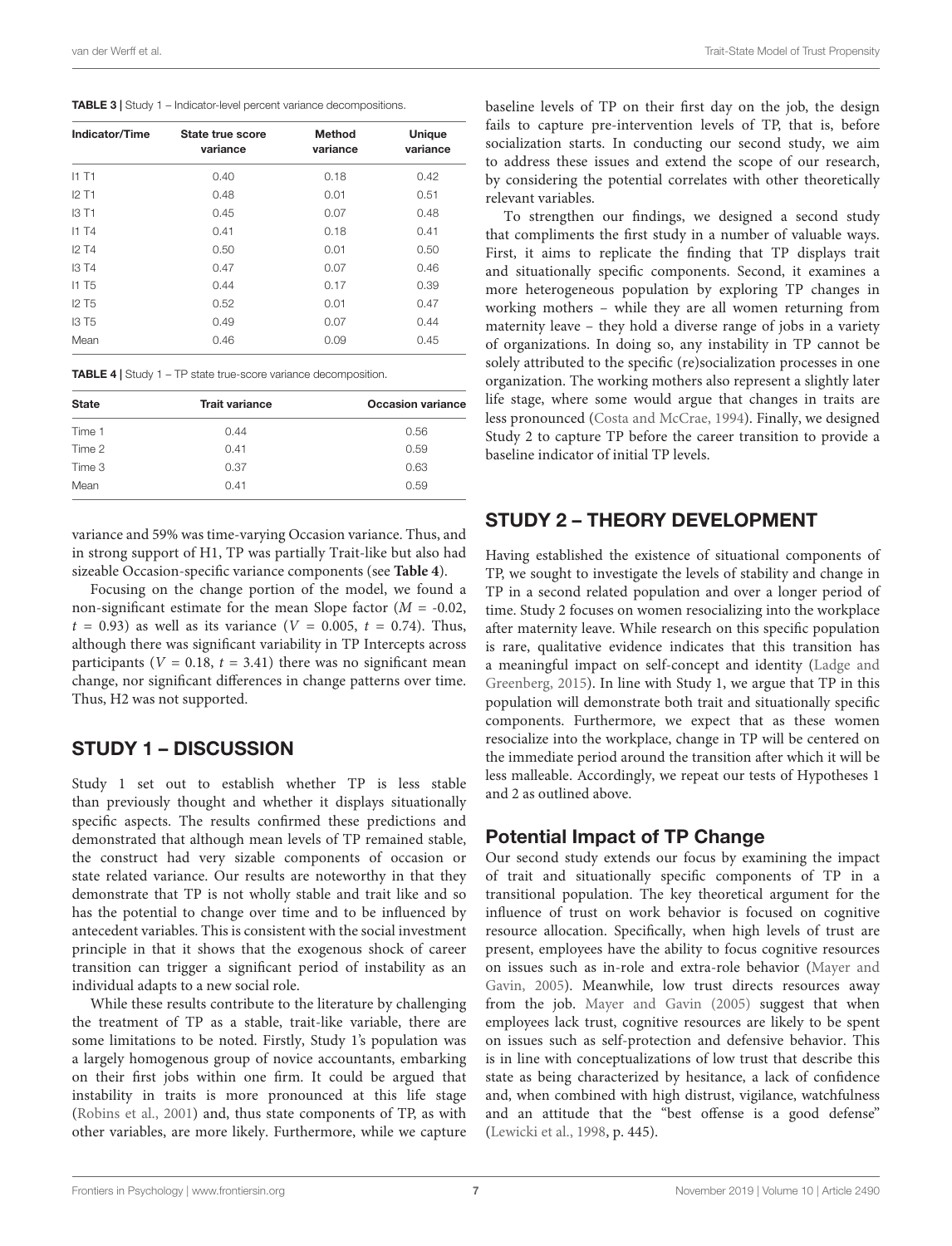The focus in the literature thus far has been on cognitive resources in relation to particularized trust in a specific other party. We extend this argument to suggest that generalized trust or TP will be an important predictor of cognitive resource use and depletion. As we have argued above, TP is particularly important in novel, ambiguous situations. Resocializing into the workplace after maternity leave is a transition characterized by uncertainty and brings a multitude of new social relationships to (re)establish. Individuals who have low TP are likely to expend more effort during this period in monitoring the behavior of others and protecting themselves against potential untrustworthy acts. When cognitive and self-control resources are expended on tasks such as these, self-regulation theories (e.g., [Baumeister et al.,](#page-11-41) [1998\)](#page-11-41) suggest that individuals will experience a state of cognitive depletion and impaired capacity. Generalized, low expectations of others are likely to be even more impactful in this way than particularized trust which has been the focus of previous theoretical arguments. While low levels of trust in a particular relationship deplete resources when interacting with that specific coworker, the depletion is contained to this one relationship. In contrast, low levels of TP are likely to deplete resources in every workplace interaction. In contrast, individuals with high TP can be expected to experience no such depletion of resources.

The strength model of self-control and cognitive depletion [\(Baumeister et al.,](#page-11-41) [1998\)](#page-11-41) draws on a metaphor of muscle strength and fatigue to explain self-regulatory capacity. This metaphor is used to explain the phenomenon we mention above where by cognitively taxing tasks fatigue the muscle [\(Muraven and](#page-12-35) [Baumeister,](#page-12-35) [2000;](#page-12-35) [Baumeister et al.,](#page-11-42) [2006\)](#page-11-42). The metaphor has also been expanded to explain why there may be individual differences in the strength of the self-regulation muscle as a result of training by regularly engaging in takes that require self-control [\(Muraven et al.,](#page-12-36) [1999;](#page-12-36) [Gailliot et al.,](#page-11-43) [2007\)](#page-11-43). As such, we expect that individuals may have between person differences in propensity for cognitive depletion in addition to within person differences in state or situationally specific cognition depletion. In influencing the need for self-regulation in social interaction in specific situations and in a general outlook toward others, stable and situationally TP is likely to interact with these components of cognitive depletion. In line with this, we expect that:

Hypothesis 3: Stable and situationally specific components of TP are negatively related to stable and situationally specific components of cognitive depletion.

### STUDY 2 – MATERIALS AND METHODS

#### **Participants**

Participants were 247 women who were transitioning off maternity leave back to work. The average age of the sample was 33.81 years (SD 4.68). The largest single group at 43% was educated to Bachelor's Degree level; 27% were educated to post-graduate or Masters level; 11% had their high school (Leaving Certificate) qualification. A further 5% had a Ph.D., 2.4% had a professional qualification and the remaining 9% had some post-secondary qualification. The participants were mostly working in professional/managerial roles (74.5%), with 22.2% working in lower-skilled jobs. Ninety two percent had been on leave for between 6 and 12 months, in line with policies that typically allow for 26 weeks of paid leave and unpaid leave for up to a year.

### Measures

Individual differences in TP were measured using a ten item scale from [MacDonald et al.](#page-12-37) [\(1972\)](#page-12-37). Sample items include "I expect other people to be honest and open." The scale has demonstrated acceptable reliability in previous research [\(Baer](#page-11-44) [et al.,](#page-11-44) [2018b\)](#page-11-44). The choice of a different measure of TP for Study 2 was driven by potential face validity issues for items that mention specific aspects of work such as projects or study for respondents who are drawn from a wider range of professions. Furthermore, by replicating results from Study 1 with a different measure of TP, we aim to provide additional support for the robustness of our findings. In this study, item 1 was essentially uncorrelated with the remaining items and was not included in the analysis. The Cronbach's Alphas of the remaining nine items was acceptable across all three time points (T1 =  $0.84$ ; T2 =  $0.86$ ; T3 = 0.87). Cognitive depletion was measured using ten items from a twelve item scale by Ciarocco et al. (unpublished). Sample items include "I can't absorb any more information." Again, Cronbach's alphas were acceptable across all three time points  $(T1 = 0.82;$  $T2 = 0.88$ ;  $T3 = 0.75$ ).

### Procedures

Participants were invited through a number of channels; online social platform for mothers; our own networks and through large organizations that would have employees on maternity leave. We invited women to complete the first survey toward the end of their maternity leave, about 1 month before their planned return to work date. We invited the women to take an online survey. One month after their return to work, we sent a follow-up survey and again at 2 months after returning to work, we sent the final followup survey. Participation in the study was voluntary and the objectives were communicated at the outset of the study. There were issues with attrition over time and from the initial sample, response rates dropped to 45% at Time 2 and 28% at Time 3.

### Analysis

As in Study 1, we created three manifest indicators for a TP latent variable using item parcels at each measurement wave. Specifically, we randomly allocated [MacDonald et al.](#page-12-37) [\(1972\)](#page-12-37) scale items to three parcels with the constraint that each parcel contained three items [\(Hall et al.,](#page-11-32) [1999;](#page-11-32) [Bandalos and Finney,](#page-11-33) [2001\)](#page-11-33). Analyses proceeded along the same lines as in Study 1 and once again we used LISREL's EM algorithm for missing data to generate starting values for FIML estimation [\(Newman,](#page-12-38) [2014\)](#page-12-38). Descriptive statistics and correlations among parcels are shown in **[Table 5](#page-8-0)**. Correlations among parcels were again generally higher within measurement waves than they were across waves, providing support for their convergent and discriminant validity and Ms and SDs again suggested the absence of ceiling or floor effects and range restriction.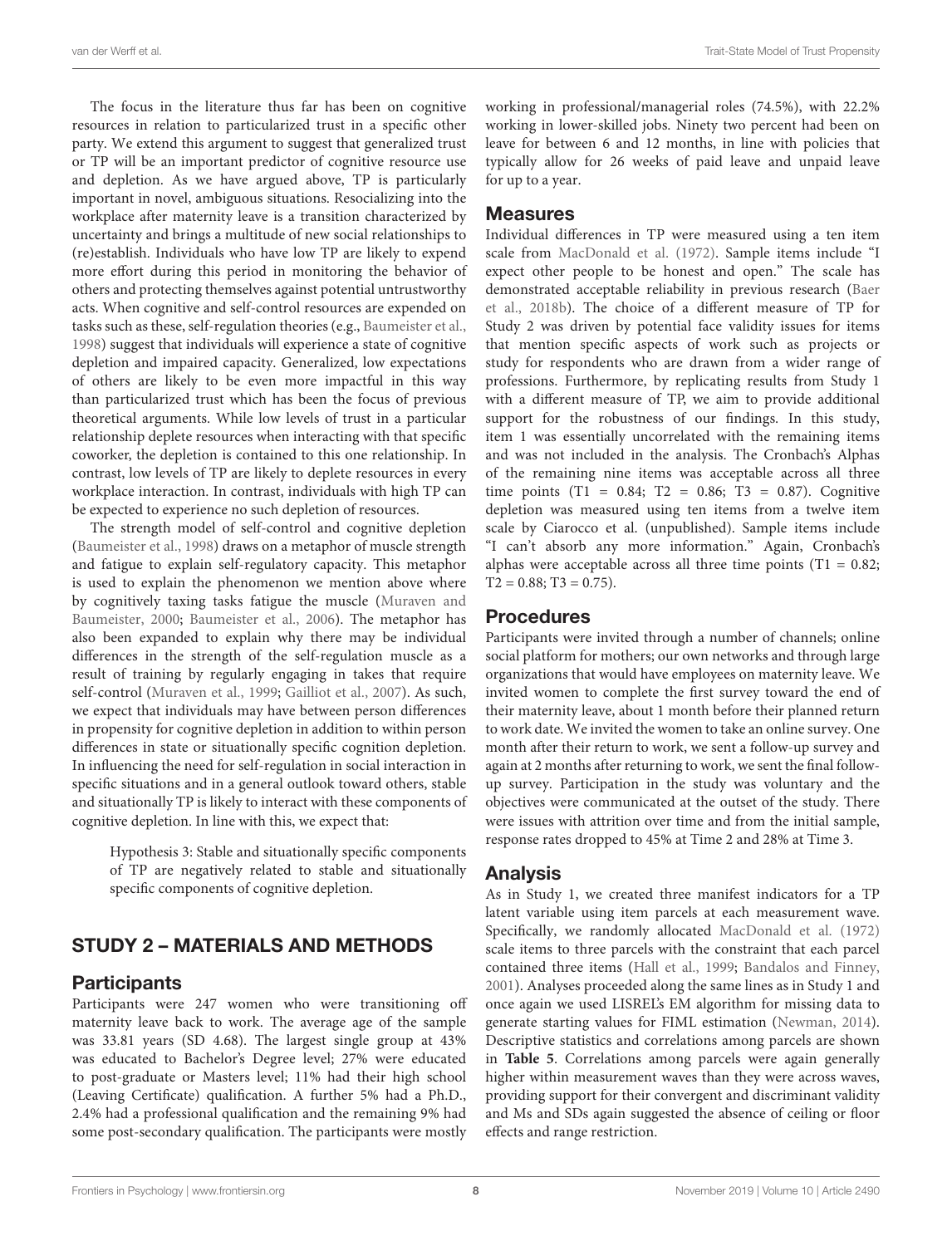#### <span id="page-8-0"></span>TABLE 5 | Study 2 descriptive statistics and variable correlations.

|                  | 1       | $\mathbf{2}$     | 3       | 4                | 5                | 6       | 7       | 8      | 9      |
|------------------|---------|------------------|---------|------------------|------------------|---------|---------|--------|--------|
| 1. TP11 $(0.71)$ |         |                  |         |                  |                  |         |         |        |        |
| 2. TP12 0.69*    |         | (0.54)           |         |                  |                  |         |         |        |        |
| 3. TP13 0.58*    |         | $0.63*$ $(0.69)$ |         |                  |                  |         |         |        |        |
| 4. TP21          | $0.43*$ | $0.30*$          |         | $0.52*$ $(0.53)$ |                  |         |         |        |        |
| 5. TP22          | $0.48*$ | $0.48*$          | $0.54*$ |                  | $0.71*$ $(0.61)$ |         |         |        |        |
| 6. TP23          | $0.53*$ | $0.46*$          | $0.64*$ | $0.73*$          | $0.64*$          | (0.80)  |         |        |        |
| 7. TP31          | $0.42*$ | 0.18             | $0.54*$ | $0.73*$          | $0.64*$          | $0.68*$ | (0.73)  |        |        |
| 8. TP32          | $0.41*$ | $0.30*$          | $0.49*$ | $0.67*$          | $0.70*$          | $0.74*$ | $0.79*$ | (0.69) |        |
| 9. TP33          | $0.38*$ | $0.31*$          | $0.54*$ | $0.73*$          | $0.66*$          | $0.73*$ | $0.77*$ | 0.76   | (0.68) |
| Mean             | 3.52    | 3.27             | 3.43    | 3.73             | 3.38             | 3.45    | 3.82    | 3.43   | 3.56   |
| <b>SD</b>        | 0.82    | 0.76             | 0.94    | 0.68             | 0.77             | 0.99    | 0.69    | 0.74   | 0.79   |

Coefficients alpha are on the main diagonal. N ranges between 45 and 175.  $*p < 0.05$ 

### STUDY 2 – RESULTS

#### MI

Using the 9  $\times$  9 matrix of covariances among the TP indicators, the omnibus test of equality of covariance matrices indicated that there was some (at least minor) lack of invariance over time  $[\chi^2(21) = 47.05, \text{CFI} = 0.93, \text{RMSEA} = 0.083, 90\% \text{ CI}$ 0.51; 0.11]. Consequently, we followed [Vandenberg and Lance'](#page-13-13)s [\(2000\)](#page-13-13) procedures for testing configural, metric and uniqueness invariance, and [Yoon and Millsap'](#page-13-15)s [\(2007\)](#page-13-15) approach using modification indices and [Jung and Yoon's](#page-12-39) [\(2016\)](#page-12-39) approach based on parameter estimates' confidence intervals to identify specific violations of MI. We found that parcel 1's uniqueness at Time 1 was significantly larger, and that parcel 3's uniqueness at Time 3 was significantly smaller than the same indicators at other measurement waves. Removing invariance constraints on these parameters produced a well-fitting model [\[Prenoveau,](#page-12-40) [2016;](#page-12-40)  $\chi^2(32) = 52.50, p > 0.01; CFI = 0.961; RMSEA = 0.056, 90\%$ CI 0.28; 0.088]. As a result, we allowed these minor sources of lack of MI (i.e., heteroscedasticity) in formulating the LC-LST model.

#### LC-LST Model

LC\_LST model selection results are shown in **[Table 6](#page-8-1)**. The addition of Method effects to the basic LC\_LST model (Model 1 vs. Model 2) and allowing the heteroscedastic uniquenesses within measurement wave (Model 2 vs. Model 3) both improved model fit. Freeing the third Slope basis coefficient to be estimated did not improve model fit (Model 3 vs. Model 4) so that the selected LC-LST model was one that included orthogonal method effects associated with indicators over time, heterogeneous within-wave uniquenesses and a linear Slope coefficient (i.e., Model 3).

**[Table 7](#page-8-2)** shows TSO model variance decomposition at the level of the item parcels. On the average, 64% of the indicator variance was true score variance, 10% was method variance and 26% was unique variance. Thus, indicator validity = 0.64, reliability was = 0.74 and 10% Method

<span id="page-8-1"></span>TABLE 6 | Study 2 - LC-LST model selection

|    | Model                                                       |    | $x^2$      | <b>RMSEA</b> | CFI    | <b>NCSI</b> |
|----|-------------------------------------------------------------|----|------------|--------------|--------|-------------|
| 1. | Basic LC-LST Model (Figure 1)                               | 38 | $109.01**$ | 0.10         | 0.81   | 0.86        |
|    | $1$ vs. $2$                                                 | 3  | $37.99*$   | 0.02         | 0.05   |             |
| 2. | Model 1 with Orthogonal<br>Method Factors                   | 35 | 71 22**    | 0.08         | 0.86   | 0.93        |
|    | $2$ vs. $3$ .                                               | 2  | $20.08**$  | 0.02         | 0.04   |             |
|    | 3 <sup>a</sup> . Model 2 with Heterogeneous<br>Uniquenesses | 33 | $51.14**$  | 0.06         | 0.90   | 0.97        |
|    | $3$ vs. $4$                                                 | 1  | 3.27       | 0.01         | < 0.01 |             |
| 4. | Optimal Slope                                               | 32 | 47.87**    | 0.05         | 0.90   | 0.97        |

df, model degrees of freedom; CFI, Comparative Fit Index; RMSEA, Root Mean Squared Error of Approximation. <sup>a</sup>Best fitting model. \*p < 0.05, \*\*p < 0.01.

<span id="page-8-2"></span>TABLE 7 | Study 2 – indicator-level LC-LST model percent variance decompositions.

| <b>Indicator/Time</b> | State true score<br>variance | <b>Method</b><br>variance | <b>Unique</b><br>variance |
|-----------------------|------------------------------|---------------------------|---------------------------|
| <b>I1 T1</b>          | 0.69                         | 0.03                      | 0.28                      |
| 12T1                  | 0.71                         | 0.01                      | 0.28                      |
| <b>I3 T1</b>          | 0.54                         | 0.24                      | 0.22                      |
| <b>I1 T4</b>          | 0.67                         | 0.03                      | 0.30                      |
| 12T4                  | 0.69                         | 0.01                      | 0.30                      |
| 13T4                  | 0.51                         | 0.26                      | 0.13                      |
| <b>I1 T5</b>          | 0.70                         | 0.03                      | 0.27                      |
| 12T5                  | 0.72                         | 0.01                      | 0.27                      |
| <b>I3 T5</b>          | 0.55                         | 0.24                      | 0.13                      |
| Mean                  | 0.64                         | 0.10                      | 0.26                      |
|                       |                              |                           |                           |

<span id="page-8-3"></span>TABLE 8 | Study 2 - TP state true-score variance decomposition.

| <b>State</b>   | <b>Trait variance</b> | <b>Occasion variance</b> |
|----------------|-----------------------|--------------------------|
|                | 0.90                  | 0.10                     |
| $\overline{2}$ | 0.89                  | 0.11                     |
| 3              | 0.91                  | 0.09                     |
| Mean           | 0.90                  | 0.10                     |

<span id="page-8-4"></span>TABLE 9 | Study 2 - TP latent change descriptive statistics

| Variable                                            | Mean VARCOVs $\Lambda$ ': Y <sub>1</sub> Y <sub>2</sub> Y <sub>3</sub> |  |                                           |                                          |  |
|-----------------------------------------------------|------------------------------------------------------------------------|--|-------------------------------------------|------------------------------------------|--|
| $h_1$ – initial status 3.526** 0.366**              |                                                                        |  | $1.0^{\circ}$ $1.0^{\circ}$ $1.0^{\circ}$ |                                          |  |
| $h_2$ - change $0.155^*$ -0.081 0.136 <sup>**</sup> |                                                                        |  |                                           | $00^{F}$ 10 <sup>F</sup> 15 <sup>F</sup> |  |

VARCOVS, Variances and covariance.  $^{*}p < 0.05$ ,  $^{**}p < 0.01$ , <sup>F</sup>, Fixed parameter.

variance. Further decomposition of the State factor variance (**[Table 8](#page-8-3)**) indicated that, on average, 90% was time-invariant Trait variance and 10% was Time varying Occasion variance, providing additional support for H1 that TP would exhibit Occasion variance above and beyond stable Trait-like variance. **[Table 9](#page-8-4)** shows descriptive statistics for the change portion of the LC-LST model. TP was relatively high at time 1  $(M = 3.56)$  and increased linearly across time, providing partial support for H2.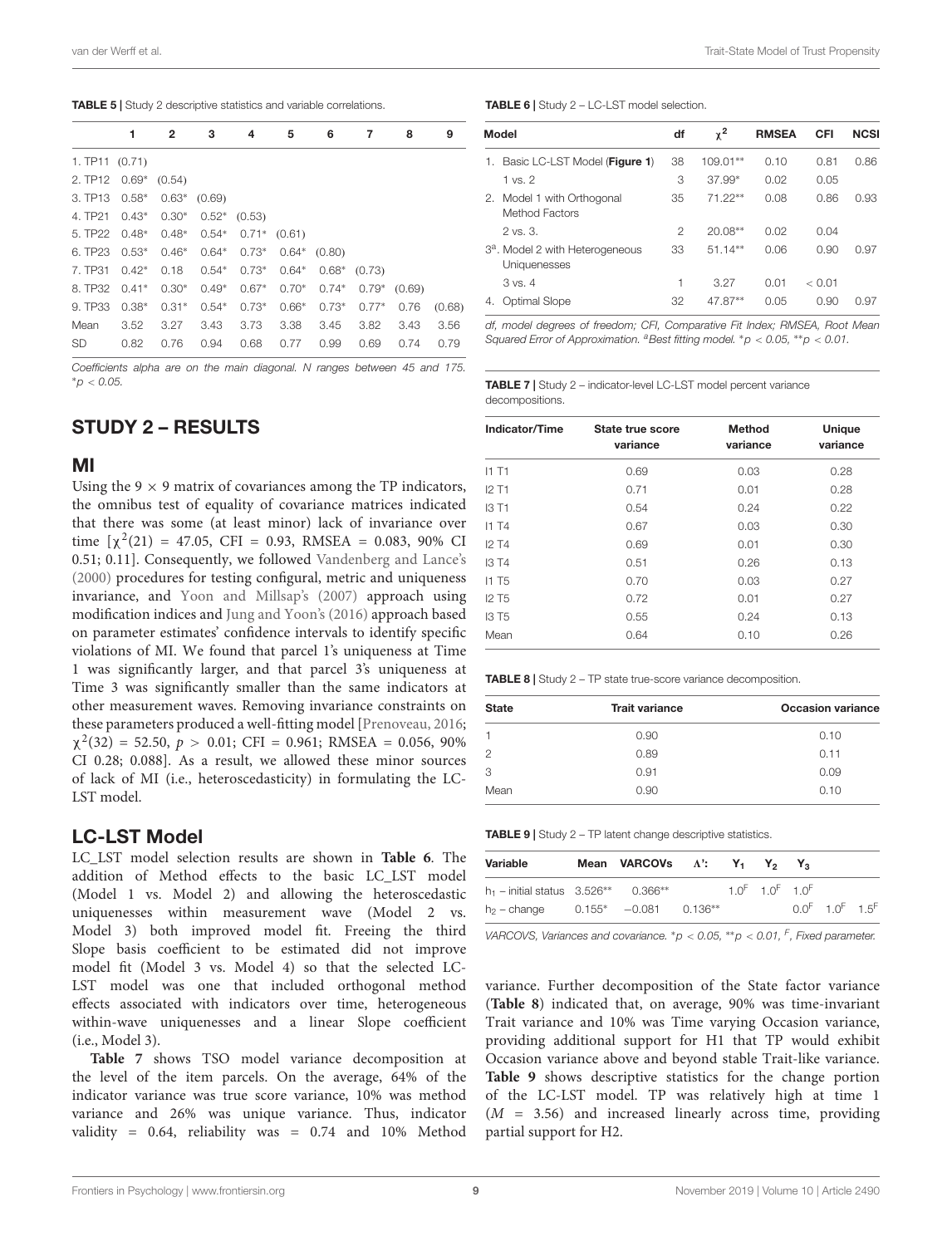#### Bivariate LST Model

Preliminary scale analyses indicated that two of the cognitive deletion scale items (Item 5 "I feel calm and rational" and Item 8 "I feel sharp and focused" were essentially uncorrelated with the remaining scale items and so we deleted them from analysis. We re-assigned the remaining 10 items to three parcels containing 4, 3 and 3 items each that we used as manifest indicators for the Depletion latent variable. In order to test H3, we augmented a univariate TP LST model by fitting a bivariate LST model, where we simultaneously estimated Trait and Occasion variance components for both TP and Depletion together in a single combined model. The fit of this model was good  $[\chi^2(141) = 242.36$ , RMSEA = 0.06, 90% CI 0.05; -0.08]. Like TP, cognitive depletion also consisted of stable Trait variance (54%) and Occasion-specific variance (46%). More importantly, TP and cognitive depletion were inversely related in terms of their Trait ( $r = -0.33$ ,  $p < 0.01$ ) and Occasion ( $r = -0.55$ ,  $p < 0.01$ ) variance components, supporting Hypothesis 3.

### GENERAL DISCUSSION

Given its implications in novel and ambiguous contexts, TP is gathering importance in the dynamic workplace of today [\(Frazier](#page-11-3) [et al.,](#page-11-3) [2013\)](#page-11-3), where individuals are confronted with high levels of change in workplace structures and high levels of virtual work. This study seeks to establish the stability, or otherwise, of TP during career transitions, periods of social role investment such as starting a new job or returning to work after leave. These episodes represent ideal opportunities to apply the LC-LST model and demonstrate the potential of this model in advancing our knowledge of (in)stability in organizational constructs.

Across two field studies, our results demonstrate that TP is less stable than has been traditionally assumed. This has important implications and suggests that considerable future research is warranted to fully understand the ongoing influence of TP in the workplace. Our research suggests that TP is not necessarily an exogenous variable and may be influenced by important career transitions, particularly those that involve a change in the immediate social network. This possibility is not typically recognized by repeated measures in empirical research or in theoretical models that generally position TP as an antecedent (e.g., [Mayer et al.,](#page-12-1) [1995;](#page-12-1) [McKnight et al.,](#page-12-2) [1998\)](#page-12-2). Our results suggest that when studying trust over time, researchers should strive to capture repeated measures of TP as baseline levels can no longer be assumed to remain stable. In particular, the pattern of results obtained suggest that instability and change in TP can be expected in the period surrounding a career transition. Further research is needed to establish the extent to which these changes are likely to restablize at a new level following the adjustment period.

Beyond demonstrating the existence of situationally specific components of TP, our research demonstrates changes in this generalized trust variable are important in that they are correlated with other variables, in this case, cognitive depletion. The dominant explanation for the impact of trust on performance and other workplace behaviors has been that high levels of trust

leave cognitive resources free to be dedicated to tasks other than monitoring coworkers [\(Mayer and Gavin,](#page-12-33) [2005\)](#page-12-33). This study provides evidence for a relationship between more generalized trust and cognitive depletion, such that stable and situationally specific aspects of both variables are significantly and negatively related. Our findings indicate significant relationships between the stable aspects of TP and cognitive depletion and between the situationally specific aspects of the same variables. We should acknowledge the possibility that the relationship between TP and cognitive depletion may be reciprocal. Although the dominant argument in the trust literature is that low levels of trust deplete cognitive resources (e.g., [Mayer and Gavin,](#page-12-33) [2005\)](#page-12-33), experimental studies have suggested that cognitive depletion leads to lower levels of cooperation in trust games [\(Ainsworth et al.,](#page-10-2) [2014\)](#page-10-2).

Our study also makes a contribution to the personality change literature. Almost the entire body of extant work on personality change has focused on lifespan developmental changes (e.g., [Robins et al.,](#page-12-32) [2001;](#page-12-32) [Roberts et al.,](#page-12-5) [2006\)](#page-12-5), likely due to the widely held assumption that any changes in traits are slow and gradual. Notable recent exceptions on short-term change demonstrated the potential for personality changes to occur as a result of clinical interventions [\(Roberts et al.,](#page-12-24) [2017\)](#page-12-24) as well as in response to workplace experiences [\(Judge et al.,](#page-12-6) [2014;](#page-12-6) [Baer et al.,](#page-11-7) [2018a\)](#page-11-7). Our findings align with [Roberts et al.](#page-12-24) [\(2017\)](#page-12-24) and contribute to the personality change literature by extending on their meta-analytic findings in including two non-clinical populations who are negotiating naturally occurring transitions, rather than therapeutic interventions. The dynamic nature of TP we demonstrated extends beyond the daily variations reported by [Judge et al.](#page-12-6) [\(2014\)](#page-12-6) and [Baer et al.](#page-11-7) [\(2018a\)](#page-11-7) which return to baseline tendencies. Our results confirm that aspects of personality, in this case, TP, can change significantly in a relatively short period of time and that instability in TP can endure once the immediate impetus for the change has passed. Rather than demonstrating temporary shifts of a similar nature to [Judge](#page-12-6) [et al.](#page-12-6) [\(2014\)](#page-12-6) and [Baer et al.](#page-11-7) [\(2018a\)](#page-11-7), our findings show that significant social transitions can have a lasting and meaningful impact on personality.

Our findings corroborate the idea that changes occur in early adulthood [\(Robins et al.,](#page-12-32) [2001\)](#page-12-32), both our samples are almost entirely drawn from populations between the ages of 20 and 40, though rather than showing that changes slowly evolve across this period, our results show notable changes occurring within a short period. Moreover, the results are in line with research on the social investment principle, where change in both samples occurred during transitions that involve social investments, which acted as catalysts for personality instability and/or change [\(Lodi-Smith and Roberts,](#page-12-7) [2007\)](#page-12-7). Not only does the social investment trigger a transitory change as these individuals adjust, the findings support the idea that it results in a fundamental and lasting shift in TP that extends beyond the initial point of social investment and that this change impacts other theoretically relevant variables.

#### Practical Implications

The results show that career transitions act as catalysts for changes in TP, thus serving as important contexts for influencing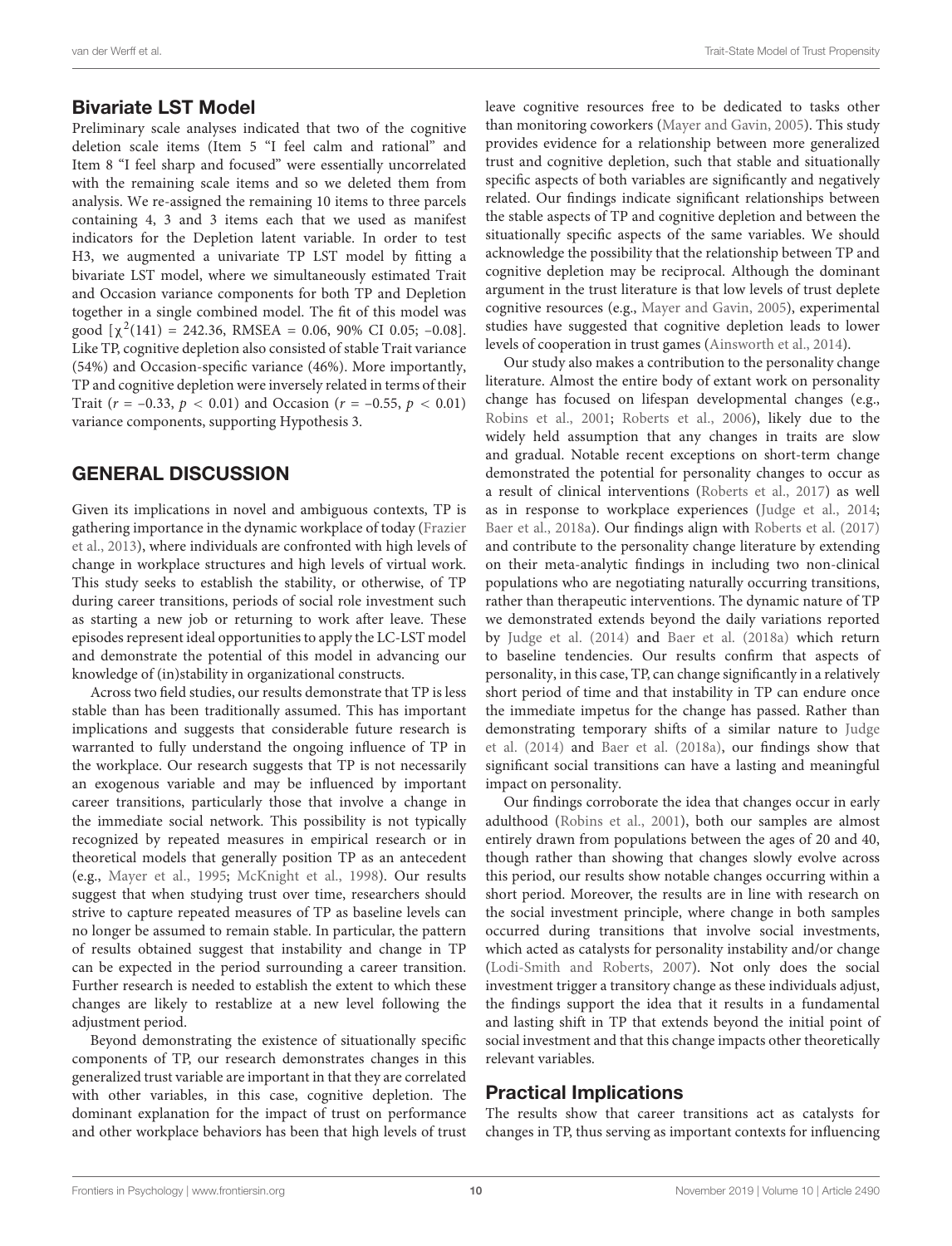otherwise stable aspects of self. Those designing socialization or re-entry programs must be cognizant of the potential scope of such experiences in shaping individuals' sense of self and, moreover, the aspects of self that determine how they relate to others. While the results here largely show increases or stable overall levels of TP, they do not negate the possibility of decreases in TP due to negative experiences. Thus, at the outset of a transition, managers and those responsible for supportive (re)socialization programs should clearly establish the expectations held by the individuals involved. Any damage done to TP during this time could have lasting effects on the quality of relationships with others in the organization going forward. Establishing a culture of open communication and providing mechanisms through which individuals involved in transitions can engage in positive relational interactions may enhance the potential for TP to increase during this critical phase.

#### Limitations and Future Research

Proponents of the state-artifact issue [\(Nye et al.,](#page-12-41) [2016\)](#page-12-41) may argue that our measure of TP is contaminated by other state aspects of trust such that the TSO model is picking up on different aspects of the measure rather than showing the variable of TP as having state components. In demonstrating patterns of stability and instability across both studies, using different measures of TP, we aim to partially address these issues. Furthermore, the data are entirely self-report, though as a self-perceptual construct it would be difficult to capture TP through alternative methods [\(Chan,](#page-11-45) [2009\)](#page-11-45).

Another methodological issue plaguing longitudinal research is reflected in the Study 2 attrition rate. More controlled, field experimental approaches to measuring changes in TP as a result of intervention might help to overcome these issues and would provide a greater capacity for isolating antecedents to TP changes. Furthermore, the timing of our data collection points may have impacted our results. As we failed to capture a pretransition baseline in Study 1, we designed Study 2 to address this. However, future research might aim to capture TP levels before individuals engage in a recruitment process or take leave from the organization.

Future research is needed to explore the role of (in)stability in TP across a variety of contexts. We suggest that using baseline TP to predict variables at a later stage in a longitudinal study, may be diluting assessments of its longer term impact. Further research examining the impact of change in TP and its correlates will be vital in illuminating these issues and informing future theory development. Clearly, our findings are somewhat limited in relying on three data points only, the maximum follow up point being 1 year post-baseline in Study 1. It would be useful to establish the stability of these changes at further follow up points, well beyond the transitional experience. To this end, future

### **REFERENCES**

<span id="page-10-2"></span>Ainsworth, S. E., Baumeister, R. F., Ariely, D., and Vohs, K. D. (2014). Ego depletion decreases trust in economic decision making. J. Exp. Soc. Psychol. 54, 40–49. [doi: 10.1016/j.jesp.2014.04.004](https://doi.org/10.1016/j.jesp.2014.04.004)

research should examine the patterns of change we have observed using a variety of methodological approaches and that extend beyond the transitional contexts we examined in this study. In particular, we would encourage scholars to consider studying TP at more regular intervals during a transitional period to further illuminate patterns of change (see for instance the work of Omar Solinger and colleagues in the commitment and psychological contract field; e.g., [Solinger et al.,](#page-12-42) [2015,](#page-12-42) [2016\)](#page-12-43). We also encourage scholars interested in the theoretical and empirical study of relationships during workplace transitions (e.g., socialization, new team formation, organizational mergers) to consider to the potential for reciprocal relationships between personality traits and experiences of change and ongoing employee behavior.

### **CONCLUSION**

Our research suggests that assumptions in the trust literature regarding the stability of TP are unwarranted and that trust studies should allow for the possibility that TP has situationally specific aspects and can change over time. We argue that TP may change during any period where a significant shift in an individual's social network is experienced and the fact that the change in our studies was sustained over time suggests that such changes cannot be dismissed as transitory fluctuations. Career transitions such as (re)socialization to organizations, teams and other work groups are a pervasive aspect of modern organizational life. Our longitudinal studies of these transitional periods provide a first look at short-term personality change during a significant workplace event.

## DATA AVAILABILITY STATEMENT

The datasets generated for this study are available on request to the corresponding author.

### ETHICS STATEMENT

The studies involving human participants were reviewed and approved by the Research Ethics Committee, Dublin City University. The patients/participants provided their written informed consent to participate in this study.

### AUTHOR CONTRIBUTIONS

LW and YF designed the study and collected the data. FB was involved in the study design. CL conducted the data analysis. All authors contributed to the preparation of the manuscript.

<span id="page-10-0"></span>Alarcon, G. M., Lyons, J. B., and Christensen, J. C. (2016). The effect of propensity to trust and familiarity on perceptions of trustworthiness over time. Personal. Individ. Differ. 94, 309–315. [doi: 10.1016/j.paid.2016.01.031](https://doi.org/10.1016/j.paid.2016.01.031)

<span id="page-10-1"></span>Alesina, A., and La Ferrara, E. (2002). Who trusts others? J. Public Econom. 85, 207–234. [doi: 10.1016/s0047-2727\(01\)00084-6](https://doi.org/10.1016/s0047-2727(01)00084-6)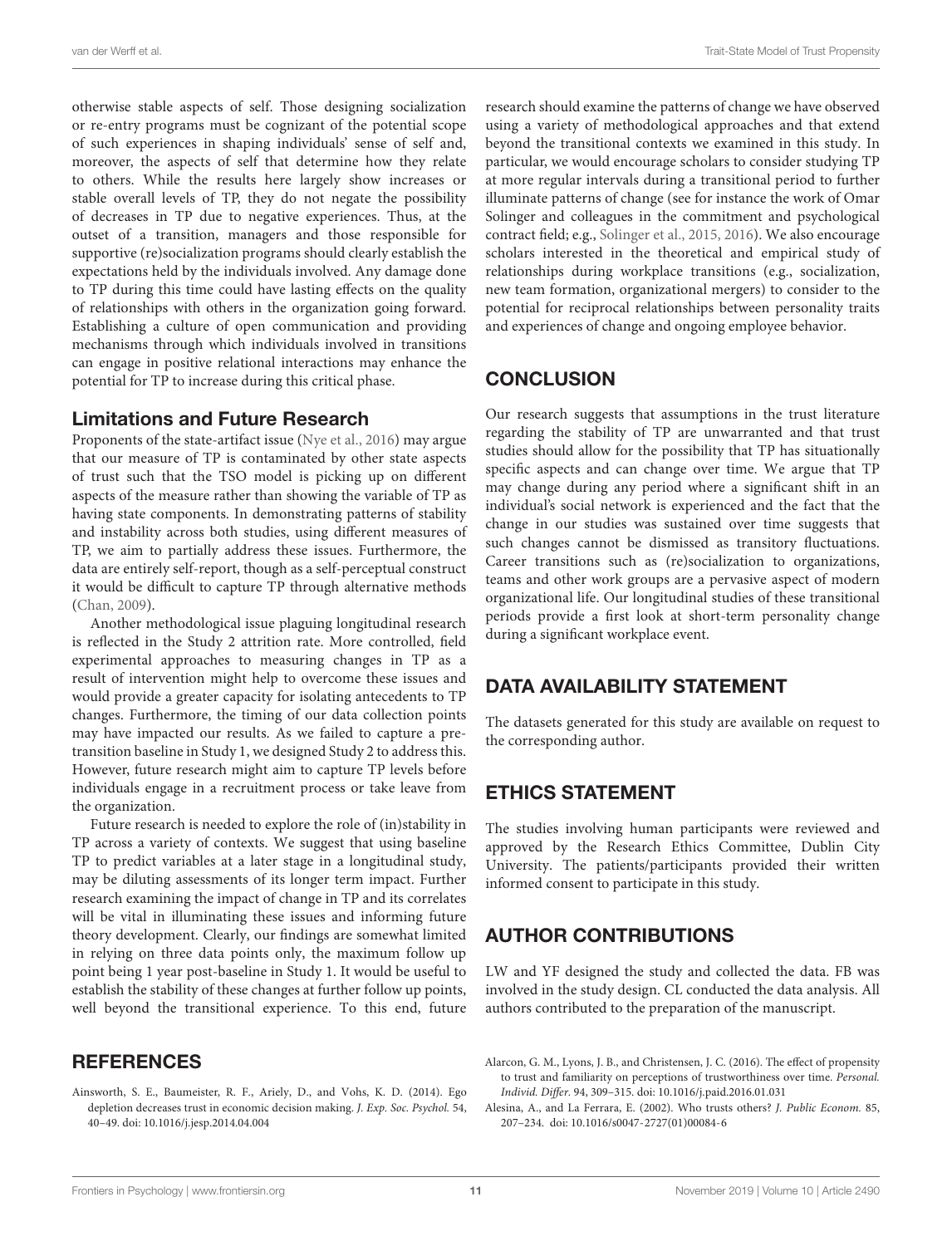- <span id="page-11-34"></span>Alessandri, G., Vecchione, M., Donnellan, B. M., and Tisak, J. (2013). An application of the LC-LSTM framework to the self-esteem instability case. Psychometrika 78, 769–792. [doi: 10.1007/S11336-013-9326-4](https://doi.org/10.1007/S11336-013-9326-4)
- <span id="page-11-26"></span>Allen, T. D., Eby, L. T., Chao, G. T., and Bauer, T. N. (2017). Taking stock of two relational aspects of organizational life: tracing the history and shaping the future of socialization and mentoring research. J. Appl. Psychol. 102, 324–337. [doi: 10.1037/apl0000086](https://doi.org/10.1037/apl0000086)

<span id="page-11-17"></span>Allport, G. W. (1937). Personality. New York, NY: Holt.

- <span id="page-11-29"></span>Ashford, S. J., and Black, J. S. (1996). Proactivity during organizational entry: the role of desire for control. J. Appl. Psychol. 81, 199–214. [doi: 10.1037/0021-9010.](https://doi.org/10.1037/0021-9010.81.2.199) [81.2.199](https://doi.org/10.1037/0021-9010.81.2.199)
- <span id="page-11-5"></span>Ashleigh, M. J., Higgs, M., and Dulewicz, V. (2012). A new propensity to trust scale and its relationship with individual well-being: implications for HRM policies and practices. Hum. Res. Manag. J. 22, 360–376. [doi: 10.1111/1748-8583.12007](https://doi.org/10.1111/1748-8583.12007)
- <span id="page-11-7"></span>Baer, M. D., Matta, F. K., Kim, J. K., Welsh, D. T., and Garud, N. (2018a). It's not you, it's them: social influences on trust propensity and trust dynamics. Pers. Psychol. 71, 423–455. [doi: 10.1111/peps.12265](https://doi.org/10.1111/peps.12265)
- <span id="page-11-44"></span>Baer, M. D., van der Werff, L., Colquitt, J. A., Rodell, J. B., Zipay, K. P., and Buckley, F. (2018b). Trusting the "look and feel": situational normality, situational aesthetics, and the perceived trustworthiness of organizations. Acad. Manag. J. 61, 1718–1740. [doi: 10.5465/amj.2016.0248](https://doi.org/10.5465/amj.2016.0248)
- <span id="page-11-20"></span>Baltes, P. B. (1987). Theoretical propositions of life-span developmental psychology: on the dynamics between growth and decline. Dev. Psychol. 23, 611–626. [doi: 10.1037//0012-1649.23.5.611](https://doi.org/10.1037//0012-1649.23.5.611)
- <span id="page-11-33"></span>Bandalos, D. L., and Finney, S. J. (2001). "Item parceling issues in structural equation modeling," in New Developments and Techniques in Structural Equation Modeling, eds G. A. Marcoulides, and R. E. Schumacker, (Mahwah, NJ: Erlbaum), 269–296.
- <span id="page-11-25"></span>Bardi, A., Buchanan, K. E., Goodwin, R., Slabu, L., and Robinson, M. (2014). Value stability and change during self-chosen life transitions: self-selection versus socialization effects. J. Pers. Soc. Psychol. 106, 131–147. [doi: 10.1037/a0034818](https://doi.org/10.1037/a0034818)
- <span id="page-11-16"></span>Barrick, M. R., and Mount, M. K. (1991). The big five personality dimensions and job performance: a meta-analysis. Pers. Psychol. 44, 1–26. [doi: 10.1111/j.1744-](https://doi.org/10.1111/j.1744-6570.1991.tb00688.x) [6570.1991.tb00688.x](https://doi.org/10.1111/j.1744-6570.1991.tb00688.x)
- <span id="page-11-41"></span>Baumeister, R. F., Bratslavsky, E., Muraven, M., and Tice, D. M. (1998). Ego depletion: is the active self a limited resource? J. Personal. Soc. Psychol. 74, 1252–1265. [doi: 10.1037//0022-3514.74.5.1252](https://doi.org/10.1037//0022-3514.74.5.1252)
- <span id="page-11-42"></span>Baumeister, R. F., Gailliot, M., DeWall, C. N., and Oaten, M. (2006). Selfregulation and personality: How interventions increase regulatory success, and how depletion moderates the effects of traits on behavior. J. Pers. 74, 1773–1802. [doi: 10.1111/j.1467-6494.2006.00428.x](https://doi.org/10.1111/j.1467-6494.2006.00428.x)
- <span id="page-11-12"></span>Becerra, M., and Gupta, A. K. (2003). Perceived trustworthiness within the organization: the moderating impact of communication frequency on trustor and trustee effects. Organ. Sci. 14, 32–44. [doi: 10.1287/orsc.14.1.32.12815](https://doi.org/10.1287/orsc.14.1.32.12815)
- <span id="page-11-40"></span>Bentler, P. M. (1990). Comparative fit indices in structural models. Psychol. Bull. 107, 238–246. [doi: 10.1037/0033-2909.107.2.238](https://doi.org/10.1037/0033-2909.107.2.238)
- <span id="page-11-13"></span>Bernerth, J. B., and Walker, H. J. (2009). Propensity to trust and the impact on social exchange: an empirical investigation. J. Leadersh. Organ. Stud. 15, 217–226. [doi: 10.1177/1548051808326594](https://doi.org/10.1177/1548051808326594)
- <span id="page-11-14"></span>Bjørnskov, C. (2007). Determinants of generalized trust: a cross-country comparison. Public Choice 130, 1–21. [doi: 10.1007/s11127-006-9069-1](https://doi.org/10.1007/s11127-006-9069-1)
- <span id="page-11-8"></span>Boyce, C. J., Wood, A. M., Daly, M., and Sedikides, C. (2015). Personality change following unemployment. J. Appl. Psychol. 100, 991–1101. [doi: 10.1037/](https://doi.org/10.1037/a0038647) [a0038647](https://doi.org/10.1037/a0038647)
- <span id="page-11-28"></span>Brehm, J., and Rahn, W. (1997). Individual-level evidence for the causes and consequences of social capital. Am. J. Polit. Sci. 41, 999–1023. [doi: 10.2307/](https://doi.org/10.2307/2111684) [2111684](https://doi.org/10.2307/2111684)
- <span id="page-11-24"></span>Caspi, A., and Roberts, B. W. (1999). "Personality change and continuity across the life course," in Handbook of Personality Theory and Research, eds L. A. Pervin, and O. P. John, (New York, NY: Guilford Press), 300–326.
- <span id="page-11-45"></span>Chan, D. (2009). "So why ask me? are self-report data really that bad," in Statistical and Methodological Myths and Urban Legends: Doctrine, Verity and Fable in the Organizational and Social Sciences, eds C. E. Lance, and R. J. Vandenberg, (New York, NY: Routledge), 311–338.
- <span id="page-11-38"></span>Chen, F. F. (2007). Sensitivity of goodness of fit indexes to lack of measurement invariance. Struct. Equ. Model. 14, 464–464. [doi: 10.1080/10705510701301834](https://doi.org/10.1080/10705510701301834)
- <span id="page-11-31"></span>Chen, G. (2005). Newcomer adaptation in teams: multilevel antecedents and outcomes. Acad. Manag. J. 48, 101–116. [doi: 10.5465/AMJ.2005.15993147](https://doi.org/10.5465/AMJ.2005.15993147)
- <span id="page-11-30"></span>Chen, G., and Klimoski, R. J. (2003). The impact of expectations on newcomer performance in teams as mediated by work characteristics, social exchanges, and empowerment. Acad. Manag. J. 46, 591–607. [doi: 10.2307/30040651](https://doi.org/10.2307/30040651)
- <span id="page-11-37"></span>Cheung, G. W., and Rensvold, R. B. (2002). Evaluating goodness-of-fit indexes for testing measurement invariance. Struct. Equ. Model. 9, 233–255. [doi: 10.1207/](https://doi.org/10.1207/S15328007SEM0902-5) [S15328007SEM0902-5](https://doi.org/10.1207/S15328007SEM0902-5)
- <span id="page-11-1"></span>Colquitt, J. A., Scott, B. A., and LePine, J. A. (2007). Trust, trustworthiness, and trust propensity: a meta-analytic test of their unique relationships with risk taking and job performance. J. Appl. Psychol. 92, 909–927. [doi: 10.1037/0021-](https://doi.org/10.1037/0021-9010.92.4.909) [9010.92.4.909](https://doi.org/10.1037/0021-9010.92.4.909)
- <span id="page-11-18"></span>Costa, P. T. Jr., and McCrae, R. R. (1994). "Set like plaster? evidence for the stability of adult personality," in Can Personality Change, eds T. Heatherington, and J. Weinberger, (Washington, DC: American Psychological Association), 21–140.
- <span id="page-11-19"></span>Cronbach, L. J. (1957). The two disciplines of scientific psychology. Am. Psychol. 12, 671–684. [doi: 10.1037/h0043943](https://doi.org/10.1037/h0043943)
- <span id="page-11-39"></span>Cudeck, R., and Browne, M. W. (1983). Cross-validation of covariance structures. Multi. Behav. Res. 18, 147–167. [doi: 10.1207/s15327906mbr1802-2](https://doi.org/10.1207/s15327906mbr1802-2)
- <span id="page-11-2"></span>De Jong, B. A., Dirks, K. T., and Gillespie, N. (2017). Trust and team performance: a meta-analysis of main effects, moderators, and covariates. J. Appl. Psychol. 101, 1134–1150. [doi: 10.1037/ap10000110](https://doi.org/10.1037/ap10000110)
- <span id="page-11-10"></span>Delhey, J., Newton, K., and Welzel, C. (2011). How general is trust in "most people"? solving the radius of trust problem. Am. Soc. Rev. 76, 786–807. [doi:](https://doi.org/10.1177/0003122411420817) [10.1177/0003122411420817](https://doi.org/10.1177/0003122411420817)
- <span id="page-11-27"></span>Denissen, J. J., Ulferts, H., Lüdtke, O., Muck, P. M., and Gerstorf, D. (2014). Longitudinal transactions between personality and occupational roles: a large and heterogeneous study of job beginners, stayers, and changers. Dev. Psychol. 50, 1931–1942. [doi: 10.1037/a0036994](https://doi.org/10.1037/a0036994)
- <span id="page-11-0"></span>Dirks, K. T., and Ferrin, D. L. (2002). Trust in leadership: meta-analytic findings and implications for research and practice. J. Appl. Psychol. 87, 611–628. [doi:](https://doi.org/10.1037/0021-9010.87.4.611) [10.1037/0021-9010.87.4.611](https://doi.org/10.1037/0021-9010.87.4.611)
- <span id="page-11-6"></span>Ferguson, A. J., and Peterson, R. S. (2015). Sinking slowly: diversity in propensity to trust predicts downward trust spirals in small groups. J. Appl. Psychol. 100, 1012–1024. [doi: 10.1037/apl0000007](https://doi.org/10.1037/apl0000007)
- <span id="page-11-9"></span>Fouad, N. A., and Bynner, J. (2008). Work transitions. Am. Psychol. 63, 241–251. [doi: 10.1037/0003-066X.63.4.241](https://doi.org/10.1037/0003-066X.63.4.241)
- <span id="page-11-3"></span>Frazier, M. L., Johnson, P. D., and Fainshmidt, S. (2013). Development and validation of a propensity to trust scale. J. Trust Res. 3, 76–97. [doi: 10.1080/](https://doi.org/10.1080/21515581.2013.820026) [21515581.2013.820026](https://doi.org/10.1080/21515581.2013.820026)
- <span id="page-11-43"></span>Gailliot, M. T., Plant, E. A., Butz, D. A., and Baumeister, R. F. (2007). Increasing self-regulatory strength can reduce the depleting effect of suppressing stereotypes. Personal. Soc. Psychol. Bull. 33, 281–294. [doi: 10.1177/](https://doi.org/10.1177/0146167206296101) [0146167206296101](https://doi.org/10.1177/0146167206296101)
- <span id="page-11-23"></span>Geiser, C., Keller, B. T., and Lockhart, G. (2013). First- versus second-order latent growth curve models: Some insight from latent state-trait theory. Struct. Equ. Model. 20, 479–503. [doi: 10.1080/10705511.2013.797832](https://doi.org/10.1080/10705511.2013.797832)
- <span id="page-11-4"></span>Gill, H., Boies, K., Finegan, J. E., and McNally, J. (2005). Antecedents of trust: Establishing a boundary condition for the relation between propensity to trust and intention to trust. J. Bus. Psychol. 19, 287–302. [doi: 10.1007/s10869-004-](https://doi.org/10.1007/s10869-004-2229-8) [2229-8](https://doi.org/10.1007/s10869-004-2229-8)
- <span id="page-11-11"></span>Govier, T. (1994). Is it a jungle out there? trust, distrust and the construction of social reality. Dialogue 33, 237–252. [doi: 10.1017/S0012217300010519](https://doi.org/10.1017/S0012217300010519)
- <span id="page-11-22"></span>Grimm, K. J., and Ram, N. (2018). Latent growth and dynamic structural equation models. Annu Rev. Clin. Psychol. 14, 55–89. [doi: 10.1146/annurev-clinpsy-](https://doi.org/10.1146/annurev-clinpsy-050817-084840)[050817-084840](https://doi.org/10.1146/annurev-clinpsy-050817-084840)
- <span id="page-11-32"></span>Hall, R. J., Snell, A. F., and Foust, M. S. (1999). Item parceling strategies in SEM: Investigating the subtle effects of unmodelled secondary constructs. Organ. Res. Methods 2, 233–256. [doi: 10.1177/109442819923002](https://doi.org/10.1177/109442819923002)
- <span id="page-11-21"></span>Hertzog, C., and Nesselroade, J. R. (1987). Beyond autoregressive models: Some implications of the trait-state distinction for the structural modeling of developmental change. Child Dev. 58, 93–109. [doi: 10.2307/1130294](https://doi.org/10.2307/1130294)
- <span id="page-11-15"></span>Higgins, E. T. (1997). Beyond pleasure and pain. Am. Psychol. 52, 1280–1300. [doi: 10.1037/0003-066X.52.12.1280](https://doi.org/10.1037/0003-066X.52.12.1280)
- <span id="page-11-36"></span>Hu, L., and Bentler, P. M. (1999). Cutoff criteria for fit indexes in covariance structure analysis: conventional criteria versus new alternatives. Struct. Equ. Model. 6, 1–55. [doi: 10.1080/10705519909540118](https://doi.org/10.1080/10705519909540118)
- <span id="page-11-35"></span>Hu, L. T., and Bentler, P. M. (1998). Fit indices in covariance structure modeling: sensitivity to underparameterized model misspecification. Psychol. Methods 3, 424–453. [doi: 10.1037/1082-989X.3.4.424](https://doi.org/10.1037/1082-989X.3.4.424)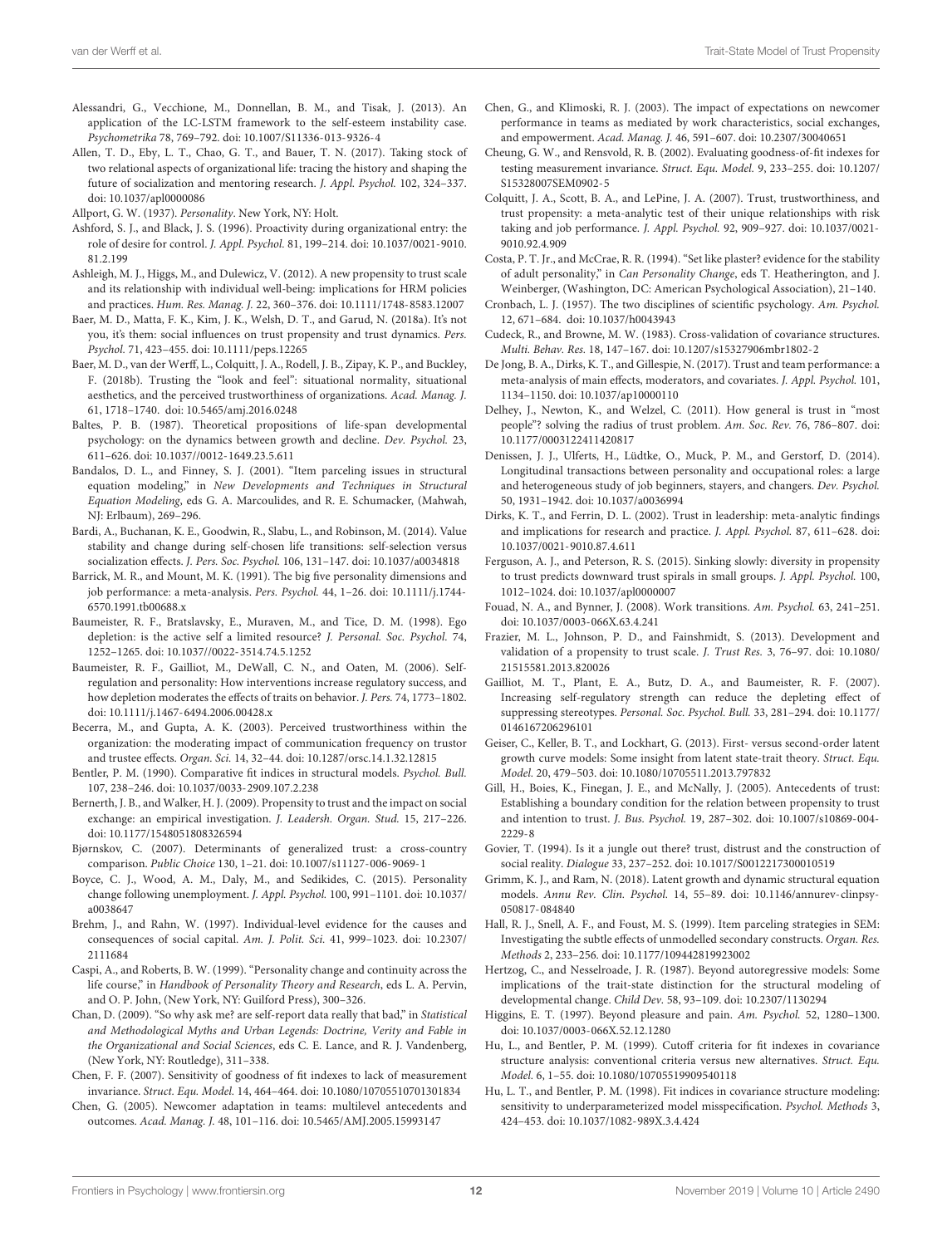- <span id="page-12-26"></span>Jarvenpaa, S. L., Knoll, K., and Leidner, D. E. (1998). Is anybody out there? antecedents of trust in global virtual teams. J. Manag. Inform. Syst. 14, 29–64. [doi: 10.1080/07421222.1998.11518185](https://doi.org/10.1080/07421222.1998.11518185)
- <span id="page-12-28"></span>Jöreskog, K. G., and Sörbom, D. (1993). LISREL 8 User's Reference Guide. Chicago: Scientific Software.
- <span id="page-12-6"></span>Judge, T. A., Simon, L. S., Hurst, C., and Kelley, K. (2014). What I experienced yesterday is who i am today: relationship of work motivations and behaviors to within-individual variation in the five-factor model of personality. J. Appl. Psychol. 99, 199–221. [doi: 10.1037/a0034485](https://doi.org/10.1037/a0034485)
- <span id="page-12-39"></span>Jung, E., and Yoon, M. (2016). Comparisons of three empirical methods for partial factorial invariance: forward, backward, and factor-ratio tests. Struct. Equ. Model. 23, 1–8. [doi: 10.1080/10705511.2015.1138092](https://doi.org/10.1080/10705511.2015.1138092)
- <span id="page-12-14"></span>Keller, J., Mayo, R., Greifeneder, R., and Pfattheicher, S. (2015). Regulatory focus and generalized trust: the impact of prevention-focused selfregulation on trusting others. Front. Psychol. 6:254. [doi: 10.3389/fpsyg.2015.](https://doi.org/10.3389/fpsyg.2015.00254) [00254](https://doi.org/10.3389/fpsyg.2015.00254)
- <span id="page-12-19"></span>Kenny, D. A., and Zautra, A. (1995). The trait-state-error model multiwave data. J. Consult. Clin. Psychol. 63, 52–59. [doi: 10.1037/0022-006X.](https://doi.org/10.1037/0022-006X.63.1.52) [63.1.52](https://doi.org/10.1037/0022-006X.63.1.52)
- <span id="page-12-12"></span>Kong, D. T. (2013). Examining a climatoeconomic contextualization of generalized social trust mediated by uncertainty avoidance. J. Cross Cult. Psychol. 44, 574–588. [doi: 10.1177/0022022112466700](https://doi.org/10.1177/0022022112466700)
- <span id="page-12-21"></span>Ladge, J. J., and Greenberg, D. N. (2015). Becoming a working mother: managing identity and efficacy uncertainties during resocialization. Hum. Res. Manag. 54, 977–998. [doi: 10.1002/hrm.21651](https://doi.org/10.1002/hrm.21651)
- <span id="page-12-29"></span>LaGrange, B., and Cole, D. A. (2008). An expansion of the trait-state-occasion model: accounting for shared method variance. Struct. Equ. Model. 15, 241–271. [doi: 10.1080/10705510801922381](https://doi.org/10.1080/10705510801922381)
- <span id="page-12-31"></span>Lance, C. E., Dawson, B., Birklebach, D., and Hoffman, B. J. (2010). Method effects, measurement error, and substantive conclusions. Organ. Res. Methods 13, 435–455. [doi: 10.1177/1094428109352528](https://doi.org/10.1177/1094428109352528)
- <span id="page-12-34"></span>Lewicki, R. J., McAllister, D. J., and Bies, R. J. (1998). Trust and distrust: new relationships and realities. Acad. Manag. Rev. 23, 438–458. [doi: 10.5465/AMR.](https://doi.org/10.5465/AMR.1998.926620) [1998.926620](https://doi.org/10.5465/AMR.1998.926620)
- <span id="page-12-25"></span>Liden, R. C., Wayne, S. J., and Stilwell, D. (1993). A longitudinal study on the early development of leader-member exchanges. J. Appl. Psychol. 78, 662–674. [doi: 10.1037/0021-9010.78.4.662](https://doi.org/10.1037/0021-9010.78.4.662)
- <span id="page-12-27"></span>Little, T. D., Cunningham, W. A., Shahar, G., and Widaman, K. F. (2002). To parcel or not to parcel: Exploring the question, weighing the merits. Struct. Equ. Model. 9, 151–173. [doi: 10.1207/S15328007SEM0902-1](https://doi.org/10.1207/S15328007SEM0902-1)
- <span id="page-12-7"></span>Lodi-Smith, J., and Roberts, B. W. (2007). Social investment and personality: a meta-analysis of the relationship of personality traits to investment in work, family, religion, and volunteerism. Pers. Soc. Psychol. Rev. 11, 68–86. [doi: 10.](https://doi.org/10.1177/1088868306294590) [1177/1088868306294590](https://doi.org/10.1177/1088868306294590)
- <span id="page-12-37"></span>MacDonald, A. P. Jr., Kessel, V. S., and Fuller, J. B. (1972). Self-disclosure and two kinds of trust. Psychol. Rep. 30, 143–148. [doi: 10.2466/pr0.1972.30.](https://doi.org/10.2466/pr0.1972.30.1.143) [1.143](https://doi.org/10.2466/pr0.1972.30.1.143)
- <span id="page-12-1"></span>Mayer, R. C., Davis, J. H., and Schoorman, F. D. (1995). An integrative model of organizational trust. Acad. Manag. Rev. 20, 709–734. [doi: 10.5465/AMR.1995.](https://doi.org/10.5465/AMR.1995.9508080335) [9508080335](https://doi.org/10.5465/AMR.1995.9508080335)
- <span id="page-12-33"></span>Mayer, R. C., and Gavin, M. B. (2005). Trust in management and performance: who minds the shop while the employees watch the boss? Acad. Manag. J. 48, 874–888. [doi: 10.5465/AMJ.2005.18803928](https://doi.org/10.5465/AMJ.2005.18803928)
- <span id="page-12-22"></span>McAdams, D. P., and Olson, B. D. (2010). Personality development: continuity and change over the life course. Annu. Rev. Psychol. 61, 517–542. [doi: 10.1146/](https://doi.org/10.1146/annurev.psych.093008.100507) [annurev.psych.093008.100507](https://doi.org/10.1146/annurev.psych.093008.100507)
- <span id="page-12-20"></span>McArdle, J. J. (2009). Latent variable modeling of differences and changes with longitudinal data. Annu. Rev. Psychol. 60, 577–605. [doi: 10.1146/annurev.psych.](https://doi.org/10.1146/annurev.psych.60.110707.163612) [60.110707.163612](https://doi.org/10.1146/annurev.psych.60.110707.163612)
- <span id="page-12-2"></span>McKnight, D. H., Cummings, L. L., and Chervany, N. L. (1998). Initial trust formation in new organizational relationships. Acad. Manag. Rev. 23, 473–490. [doi: 10.5465/AMR.1998.926622](https://doi.org/10.5465/AMR.1998.926622)
- <span id="page-12-4"></span>Mooradian, T., Renzl, B., and Matzler, K. (2006). Who trusts? personality, trust and knowledge sharing. Manag. Learn. 37, 523–540. [doi: 10.1177/](https://doi.org/10.1177/1350507606073424) [1350507606073424](https://doi.org/10.1177/1350507606073424)
- <span id="page-12-35"></span>Muraven, M., and Baumeister, R. F. (2000). Self-regulation and depletion of limited resources: does self-control resemble a muscle? Psychol. Bull. 126, 247–259. [doi: 10.1037/0033-2909.126.2.247](https://doi.org/10.1037/0033-2909.126.2.247)
- <span id="page-12-36"></span>Muraven, M., Baumeister, R. F., and Tice, D. M. (1999). Longitudinal improvement of self-regulation through practice: building self-control strength through repeated exercise. J. Soc. Psychol. 139, 446–457. [doi: 10.1080/](https://doi.org/10.1080/00224549909598404) [00224549909598404](https://doi.org/10.1080/00224549909598404)
- <span id="page-12-10"></span>Nannestad, P. (2008). What have we learned about generalized trust, if anything? Annu. Rev. Polit. Sci. 11, 413–436. [doi: 10.1146/annurev.polisci.11.060606.](https://doi.org/10.1146/annurev.polisci.11.060606.135412) [135412](https://doi.org/10.1146/annurev.polisci.11.060606.135412)
- <span id="page-12-38"></span>Newman, D. A. (2014). Missing data: five practical guidelines. Organ. Res. Methods 17, 372–411. [doi: 10.1177/1094428114548590](https://doi.org/10.1177/1094428114548590)
- <span id="page-12-23"></span>Nifadkar, S. S., and Bauer, T. N. (2016). Breach of belongingness: newcomer relationship conflict, information, and task-related outcomes during organizational socialization. J. Appl. Psychol. 101, 1–13. [doi: 10.1037/apl0000035](https://doi.org/10.1037/apl0000035)
- <span id="page-12-41"></span>Nye, C. D., Allemand, M., Gosling, S. D., Potter, J., and Roberts, B. W. (2016). Personality trait differences between young and middle-aged adults: measurement artifacts or actual trends? J. Personal. 84, 473–492. [doi: 10.1111/](https://doi.org/10.1111/jopy.12173) [jopy.12173](https://doi.org/10.1111/jopy.12173)
- <span id="page-12-30"></span>O'Boyle, E. H. Jr., and Williams, L. J. (2011). Decomposing model fit: measurement vs. theory in organizational research using latent variables. J. Appl. Psychol. 96, 1–12. [doi: 10.1037/a0020539](https://doi.org/10.1037/a0020539)
- <span id="page-12-15"></span>Paunonen, S. V., and Ashton, M. C. (2001). Big five factors and facets and the prediction of behavior. J. Pers. Soc. Psychol. 81, 524–539. [doi: 10.1037/0022-](https://doi.org/10.1037/0022-3514.81.3.524) [3514.81.3.524](https://doi.org/10.1037/0022-3514.81.3.524)
- <span id="page-12-11"></span>Peralta, C. F., and Saldanha, M. F. (2014). Knowledge-centered culture and knowledge sharing: the moderator role of trust propensity. J. Knowl. Manag. 18, 538–550. [doi: 10.1108/JKM-12-2013-0494](https://doi.org/10.1108/JKM-12-2013-0494)
- <span id="page-12-40"></span>Prenoveau, J. M. (2016). Specifying and interpreting latent state–trait models with autoregression: an illustration. Struct. Equ. Model. 23, 731–749. [doi: 10.1080/](https://doi.org/10.1080/10705511.2016.1186550) [10705511.2016.1186550](https://doi.org/10.1080/10705511.2016.1186550)
- <span id="page-12-24"></span>Roberts, B. W., Luo, J., Briley, D. A., Chow, P. I., Su, R., and Hill, P. L. (2017). A systematic review of personality trait change through intervention. Psychol. Bull. 143, 117–141. [doi: 10.1037/bul0000088](https://doi.org/10.1037/bul0000088)
- <span id="page-12-5"></span>Roberts, B. W., Walton, K. E., and Viechtbauer, W. (2006). Patterns of meanlevel change in personality traits across the life course: a meta-analysis of longitudinal studies. Psychol. Bull. 132, 1–25. [doi: 10.1037/0033-2909.](https://doi.org/10.1037/0033-2909.132.1.1) [132.1.1](https://doi.org/10.1037/0033-2909.132.1.1)
- <span id="page-12-16"></span>Roberts, B. W., Wood, D., and Caspi, A. (2008). "The development of personality traits in adulthood," in Handbook of Personality: Theory and Research, eds O. P. John, R. W. Robins, and L. A. Pervin, (New York, NY: Guilford Press), 375–398.
- <span id="page-12-17"></span>Roberts, B. W., Wood, D., and Lodi-Smith, J. (2005). Evaluating five factor theory and social investment perspectives on personality trait development. J. Res. Personal. 39, 166–184. [doi: 10.1016/j.jrp.2004.08.002](https://doi.org/10.1016/j.jrp.2004.08.002)
- <span id="page-12-32"></span>Robins, R. W., Fraley, R. C., Roberts, B. W., and Trzesniewski, K. H. (2001). A longitudinal study of personality change in young adulthood. J. Pers. 69, 617–640. [doi: 10.1111/1467-6494.694157](https://doi.org/10.1111/1467-6494.694157)
- <span id="page-12-8"></span>Rotter, J. B. (1967). A new scale for the measurement of interpersonal trust. J. Pers. 35, 651–665. [doi: 10.1111/j.1467-6494.1967.tb01454.x](https://doi.org/10.1111/j.1467-6494.1967.tb01454.x)
- <span id="page-12-9"></span>Rotter, J. B. (1971). Generalized expectancies for interpersonal trust. Am. Psychol. 26, 443–452. [doi: 10.1037/h0031464](https://doi.org/10.1037/h0031464)
- <span id="page-12-0"></span>Rousseau, D. M., Sitkin, S. B., Burt, R. S., and Camerer, C. (1998). Not so different after all: a cross-discipline view of trust. Acad. Manag. Rev. 23, 393–404. [doi:](https://doi.org/10.5465/AMR.1998.926617) [10.5465/AMR.1998.926617](https://doi.org/10.5465/AMR.1998.926617)
- <span id="page-12-3"></span>Schoorman, F. D., Mayer, R. C., and Davis, J. H. (2007). An integrative model of organizational trust: past, present, and future. Acad. Manag. Rev. 32, 344–354. [doi: 10.5465/AMR.2007.24348410](https://doi.org/10.5465/AMR.2007.24348410)
- <span id="page-12-13"></span>Sitkin, S. B., and Pablo, A. L. (1992). Reconceptualizing the determinants of risk behavior. Acad. Manag. Rev. 17, 9–38. [doi: 10.5465/AMR.1992.427](https://doi.org/10.5465/AMR.1992.4279564) [9564](https://doi.org/10.5465/AMR.1992.4279564)
- <span id="page-12-43"></span>Solinger, O. N., Hofmans, J., Bal, P. M., and Jansen, P. G. (2016). Bouncing back from psychological contract breach: how commitment recovers over time. J. Organ. Behav. 37, 494–514. [doi: 10.1002/job.2047](https://doi.org/10.1002/job.2047)
- <span id="page-12-42"></span>Solinger, O. N., Hofmans, J., and van Olffen, W. (2015). The dynamic microstructure of organizational commitment. J. Occup. Organ. Psychol. 88, 773–796. [doi: 10.1111/joop.12097](https://doi.org/10.1111/joop.12097)
- <span id="page-12-18"></span>Steyer, R. (1989). Models of classical psychometric test theory as stochastic measurement models: representation, uniqueness, meaningfulness, identifiability, and testability. Methodika 111, 25–60.